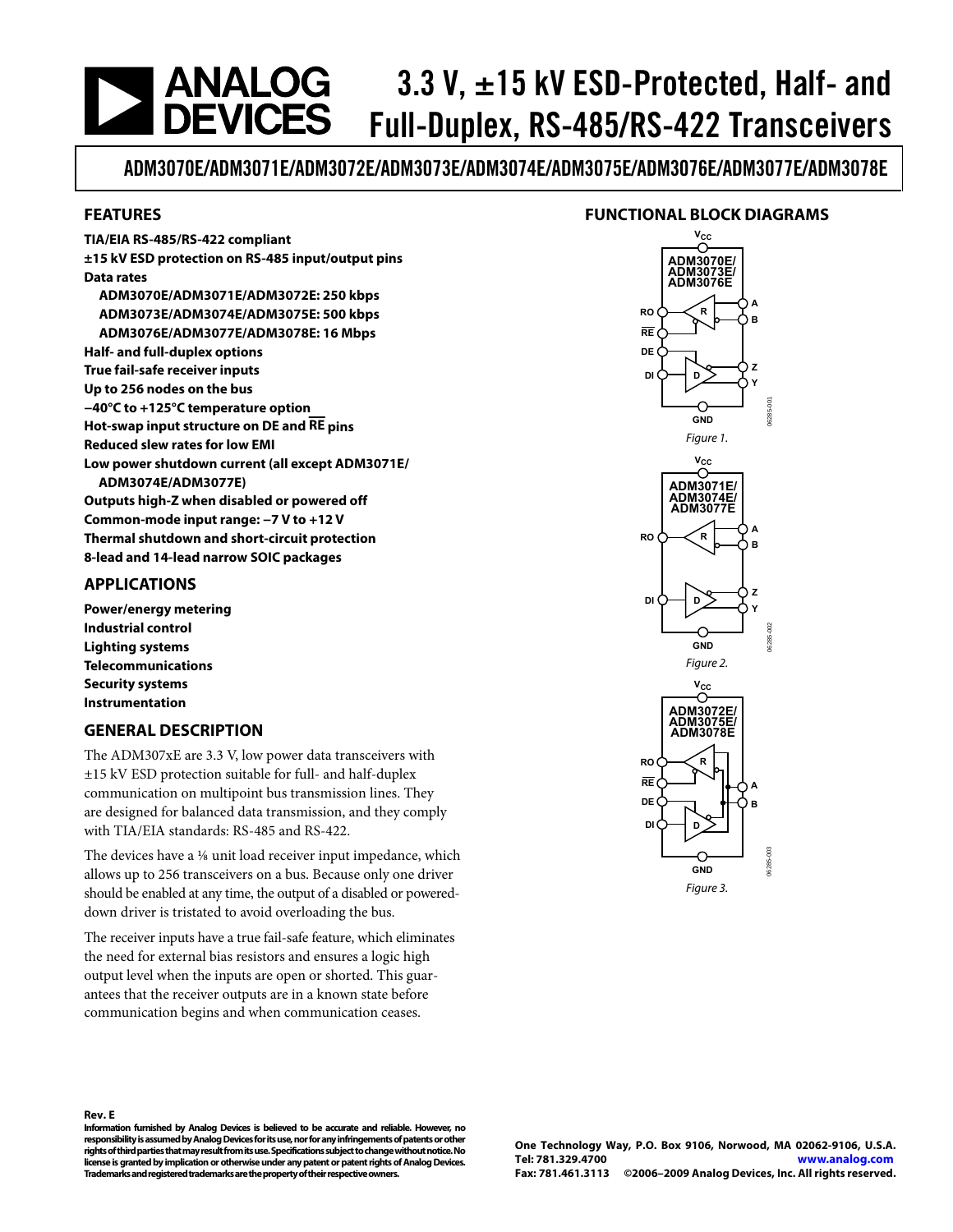# TABLE OF CONTENTS

| Timing Specifications—                         |
|------------------------------------------------|
| Timing Specifications—                         |
| Timing Specifications—                         |
|                                                |
|                                                |
|                                                |
| Test Circuits and Switching Characteristics 10 |

## **REVISION HISTORY**

| $8/09$ —Rev. D to Rev. E              |
|---------------------------------------|
|                                       |
| $4/09$ —Rev. C to Rev. D              |
|                                       |
| $1/09$ —Rev. B to Rev. C              |
|                                       |
| $8/08$ —Rev. A to Rev. B              |
|                                       |
|                                       |
|                                       |
|                                       |
| $10/06$ —Rev. 0 to Rev. A             |
| Added ADM3077E and ADM3078E Universal |
|                                       |
|                                       |
|                                       |
|                                       |
|                                       |
| 8/06—Revision 0: Initial Version      |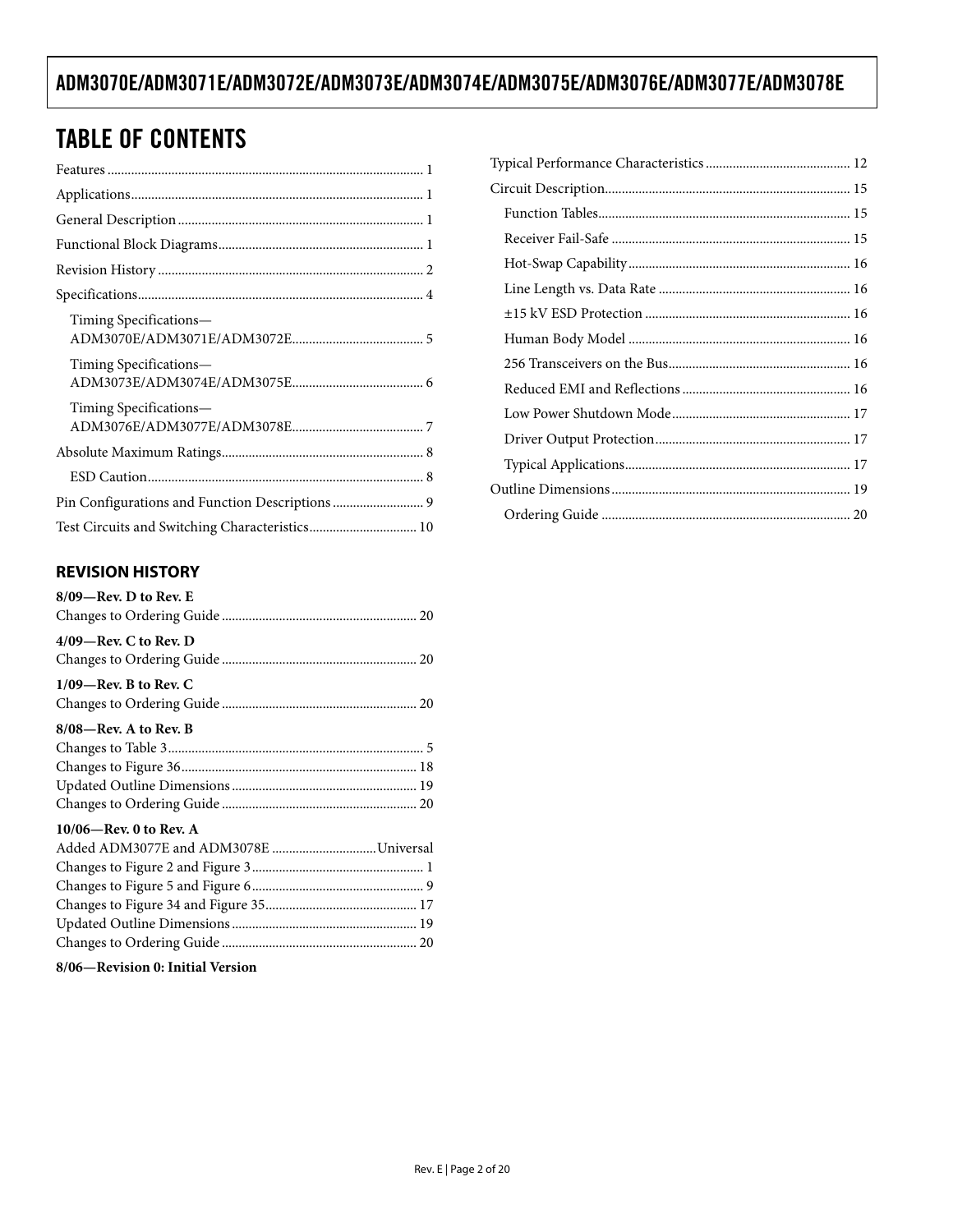The driver outputs of the 250 kbps and 500 kbps devices are slew rate limited to reduce EMI and data errors caused by reflections from improperly terminated buses. Excessive power dissipation caused by bus contention or by output shorting is prevented with a thermal shutdown circuit.

The parts are fully specified over the industrial temperature ranges and are available in 8-lead and 14-lead narrow SOIC packages.

|  | <b>Table 1. Selection Table</b> |  |
|--|---------------------------------|--|
|--|---------------------------------|--|

| Part No. | Half/Full<br><b>Duplex</b> | <b>Data Rate</b><br>(Mbps) | <b>Slew Rate</b><br><b>Limited</b> | <b>Driver/Receiver</b><br><b>Enable</b> | <b>Low Power</b><br>Shutdown | <b>Nodes on</b><br>Bus | $±15$ kV ESD<br>on Bus Pins | Pin<br>Count |
|----------|----------------------------|----------------------------|------------------------------------|-----------------------------------------|------------------------------|------------------------|-----------------------------|--------------|
| ADM3070E | Full                       | 0.25                       | Yes                                | Yes                                     | Yes                          | 256                    | Yes                         | 14           |
| ADM3071E | Full                       | 0.25                       | Yes                                | No                                      | No                           | 256                    | Yes                         | 8            |
| ADM3072E | Half                       | 0.25                       | Yes                                | Yes                                     | Yes                          | 256                    | Yes                         | 8            |
| ADM3073E | Full                       | 0.5                        | Yes                                | Yes                                     | Yes                          | 256                    | Yes                         | 14           |
| ADM3074E | Full                       | 0.5                        | Yes                                | No                                      | No                           | 256                    | Yes                         | 8            |
| ADM3075E | Half                       | 0.5                        | Yes                                | Yes                                     | Yes                          | 256                    | Yes                         | 8            |
| ADM3076E | Full                       | 16                         | No                                 | Yes                                     | Yes                          | 256                    | Yes                         | 14           |
| ADM3077E | Full                       | 16                         | No                                 | No                                      | No.                          | 256                    | Yes                         | 8            |
| ADM3078E | Half                       | 16                         | No                                 | Yes                                     | Yes                          | 256                    | Yes                         | 8            |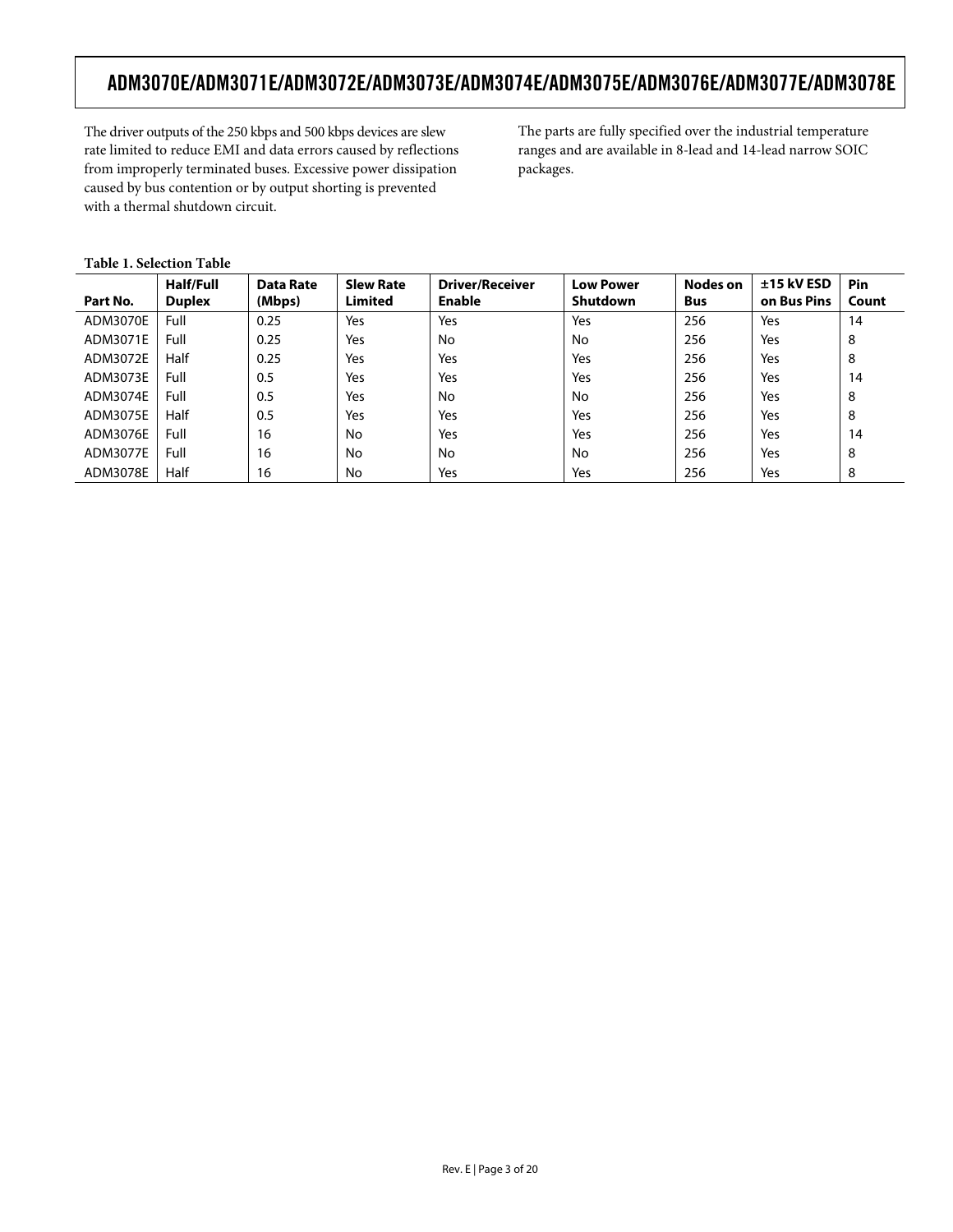# <span id="page-3-0"></span>SPECIFICATIONS

 $V_{CC} = 3.3 V \pm 10\%, T_A = T_{MIN}$  to  $T_{MAX}$ , unless otherwise noted.

#### **Table 2. ADM3070E/ADM3071E/ADM3072E/ADM3073E/ADM3074E/ADM3075E/ADM3076E/ADM3077E/ADM3078E**

| Parameter                                                        | Symbol                  | Min            | <b>Typ</b>         | Max          | Unit | <b>Test Conditions/Comments</b>                                                         |
|------------------------------------------------------------------|-------------------------|----------------|--------------------|--------------|------|-----------------------------------------------------------------------------------------|
| <b>DRIVER</b>                                                    |                         |                |                    |              |      |                                                                                         |
| <b>Differential Outputs</b>                                      |                         |                |                    |              |      |                                                                                         |
| <b>Differential Output Voltage</b>                               | $V_{\text{OD}}$         | 2.0            |                    | Vcc          | V    | $R_L = 100 \Omega$ (RS-422) (see Figure 7)                                              |
|                                                                  |                         | 1.5            |                    | Vcc          | V    | $R_L$ = 54 $\Omega$ (RS-485) (see Figure 7)                                             |
|                                                                  |                         |                |                    | Vcc          | V    | No load                                                                                 |
| Δ V <sub>OD</sub>   for Complementary Output States <sup>1</sup> | $\Delta V_{OD}$         |                |                    | 0.2          | V    | $R_L = 54 \Omega$ or 100 $\Omega$ (see Figure 7)                                        |
| Common-Mode Output Voltage                                       | Voc                     |                | V <sub>cc</sub> /2 | $\mathbf{3}$ | V    | $R_L$ = 54 $\Omega$ or 100 $\Omega$ (see Figure 7)                                      |
| Δ V <sub>oc</sub>   for Complementary Output States <sup>1</sup> | $\Delta V_{OC}$         |                |                    | 0.2          | V    | $R_L$ = 54 $\Omega$ or 100 $\Omega$ (see Figure 7)                                      |
| Short-Circuit Output Current                                     | I <sub>OSD</sub>        | 40             |                    | 250          | mA   | $0 V < V_{OUT} < 12 V$                                                                  |
|                                                                  |                         | $-250$         |                    | $-40$        | mA   | $-7 V < V_{\text{OUT}} < V_{\text{CC}}$                                                 |
| Short-Circuit Foldback Output Current                            | <b>lospf</b>            | 20             |                    |              | mA   | $(V_{CC} - 1 V) < V_{OUT} < 12 V$                                                       |
|                                                                  |                         |                |                    | $-20$        | mA   | $-7 V < V_{OUT} < +1 V$                                                                 |
| Output Leakage (Y, Z) Full Duplex                                | $I_{\circ}$             |                |                    | 125          | μA   | DE = 0 V, $\overline{RE}$ = 0 V, V <sub>cc</sub> = 0 V or 3.6 V, V <sub>IN</sub> = 12 V |
|                                                                  |                         | $-100$         |                    |              | μA   | DE = 0 V, $\overline{RE}$ = 0 V, V <sub>cc</sub> = 0 V or 3.6 V, V <sub>IN</sub> = -7 V |
| Logic Inputs                                                     |                         |                |                    |              |      |                                                                                         |
| Input High Voltage                                               | V <sub>IH</sub>         | 2.0            |                    |              | v    | $DE$ , $DI$ , $RE$                                                                      |
| Input Low Voltage                                                | $V_{IL}$                |                |                    | 0.8          | V    | DE, DI, RE                                                                              |
| Input Hysteresis                                                 | <b>V<sub>HYS</sub></b>  |                | 100                |              | mV   | DE, DI, RE                                                                              |
| Logic Input Current                                              | <b>I</b> IN             |                |                    | ±1           | μA   | $DE$ , $DI$ , $RE$                                                                      |
| Input Impedance First Transition                                 |                         | $\mathbf{1}$   |                    | 10           | kΩ   | DE                                                                                      |
| Thermal Shutdown Threshold                                       | $T_{TS}$                |                | 175                |              | °C   |                                                                                         |
| Thermal Shutdown Hysteresis                                      | <b>T</b> <sub>TSH</sub> |                | 15                 |              | °C   |                                                                                         |
| <b>RECEIVER</b>                                                  |                         |                |                    |              |      |                                                                                         |
| Differential Inputs                                              |                         |                |                    |              |      |                                                                                         |
| Differential Input Threshold Voltage                             | V <sub>TH</sub>         | $-200$         | $-125$             | $-50$        | mV   | $-7 V < V_{CM} < +12 V$                                                                 |
| Input Hysteresis                                                 | $\Delta V$ TH           |                | 15                 |              | mV   | $V_A + V_B = 0 V$                                                                       |
| Input Resistance (A, B)                                          | $R_{IN}$                | 96             |                    |              | kΩ   | $-7 V < V_{CM} < +12 V$                                                                 |
| Input Current (A, B)                                             | $I_A$ , $I_B$           |                |                    | 125          | μA   | DE = 0 V, V <sub>cc</sub> = 0 V or 3.6 V, V <sub>IN</sub> = 12 V                        |
|                                                                  |                         | $-100$         |                    |              | μA   | DE = 0 V, $V_{CC}$ = 0 V or 3.6 V, $V_{IN}$ = -7 V                                      |
| RO Logic Output                                                  |                         |                |                    |              |      |                                                                                         |
| Output High Voltage                                              | $V_{OH}$                | $V_{CC}$ – 0.6 |                    |              | V    | $l_{\text{out}} = -1$ mA                                                                |
| Output Low Voltage                                               | $V_{OL}$                |                |                    | 0.4          | V    | $I_{\text{OUT}} = 1 \text{ mA}$                                                         |
| Short-Circuit Output Current                                     | $I_{OSR}$               |                |                    | ±80          | mA   | $0 V < V_{RO} < V_{CC}$                                                                 |
| Tristate Output Leakage Current                                  | lozr                    |                |                    | ±1           | μA   | $V_{CC}$ = 3.6 V, 0 V < V <sub>OUT</sub> < V <sub>CC</sub>                              |
| POWER SUPPLY                                                     |                         |                |                    |              |      |                                                                                         |
| <b>Supply Current</b>                                            | $_{\text{L}\text{C}}$   |                | 0.8                | 1.5          | mA   | No load, $DE = V_{CC}$ , $\overline{RE} = 0$ V                                          |
|                                                                  |                         |                | 0.8                | 1.5          | mA   | No load, $DE = V_{CC}$ , $\overline{RE} = V_{CC}$                                       |
|                                                                  |                         |                | 0.8                | 1.5          | mA   | No load, $DE = 0 V$ , $RE = 0 V$                                                        |
| Shutdown Current                                                 | <b>SHDN</b>             |                | 0.05               | 10           | μA   | $DE = 0 V$ , $RE = V_{CC}$                                                              |
| <b>ESD PROTECTION</b>                                            |                         |                |                    |              |      |                                                                                         |
| A, B, Y, Z Pins                                                  |                         |                | ±15                |              | kV   | Human body model                                                                        |
| All Pins Except A, B, Y, Z Pins                                  |                         |                | $\pm 4$            |              | kV   | Human body model                                                                        |

 $^1$  Δ|V<sub>OD</sub>| and Δ|V<sub>OC</sub>| are the changes in V<sub>OD</sub> and V<sub>OC</sub>, respectively, when the DI input changes state.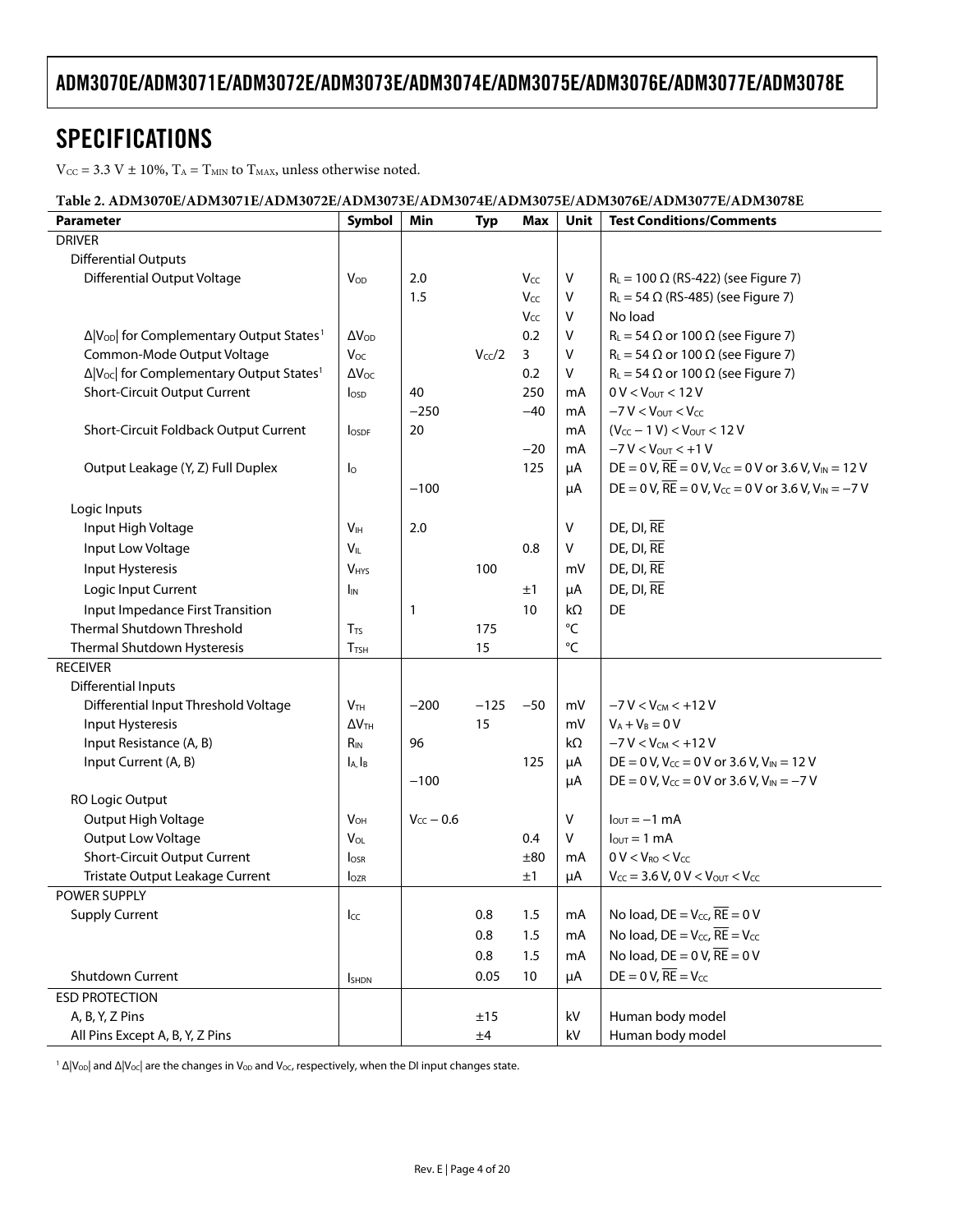## <span id="page-4-0"></span>**TIMING SPECIFICATIONS—ADM3070E/ADM3071E/ADM3072E**

 $\rm V_{\rm CC}$  = 3.3 V  $\pm$  10%,  $\rm T_A$  =  $\rm T_{MIN}$  to  $\rm T_{MAX}$  unless otherwise noted.

#### **Table 3.**

l,

| <b>Parameter</b>                                                        | Symbol                           | Min | <b>Typ</b> | <b>Max</b> | <b>Unit</b> | <b>Test Conditions/Comments</b>                                                      |
|-------------------------------------------------------------------------|----------------------------------|-----|------------|------------|-------------|--------------------------------------------------------------------------------------|
| <b>DRIVER</b>                                                           |                                  |     |            |            |             |                                                                                      |
| Maximum Data Rate                                                       |                                  | 250 |            |            | kbps        |                                                                                      |
| Propagation Delay, Low-to-High Level                                    | <b>t</b> <sub>DPLH</sub>         | 250 |            | 1500       | ns          | $C_L$ = 50 pF, R <sub>L</sub> = 54 $\Omega$ (see Figure 8 and Figure 9)              |
| Propagation Delay, High-to-Low Level                                    | t <sub>DPHL</sub>                | 250 |            | 1500       | ns          | $C_L$ = 50 pF, R <sub>L</sub> = 54 $\Omega$ (see Figure 8 and Figure 9)              |
| Rise Time/Fall Time                                                     | t <sub>DR</sub> /t <sub>DF</sub> | 350 |            | 1600       | ns          | $C_L$ = 50 pF, R <sub>L</sub> = 54 $\Omega$ (see Figure 8 and Figure 9)              |
| t <sub>DPLH</sub> – t <sub>DPHL</sub>   Differential Driver Output Skew | <b>t</b> <sub>DSKEW</sub>        |     |            | 200        | ns          | $C_L$ = 50 pF, R <sub>L</sub> = 54 $\Omega$ (see Figure 8 and Figure 9) <sup>1</sup> |
| Enable to Output High                                                   | t <sub>DZH</sub>                 |     |            | 2500       | ns          | See Figure 10                                                                        |
| Enable to Output Low                                                    | t <sub>DZL</sub>                 |     |            | 2500       | ns          | See Figure 11                                                                        |
| Disable Time from Low                                                   | t <sub>DLZ</sub>                 |     |            | 100        | ns          | See Figure 11                                                                        |
| Disable Time from High                                                  | <b>t</b> <sub>DHZ</sub>          |     |            | 100        | ns          | See Figure 10                                                                        |
| Enable Time from Shutdown to High                                       | t <sub>DZH(SHDN)</sub>           |     |            | 5500       | ns          | See Figure 10                                                                        |
| Enable Time from Shutdown to Low                                        | t <sub>DZL(SHDN)</sub>           |     |            | 5500       | ns          | See Figure 11                                                                        |
| <b>RECEIVER</b>                                                         |                                  |     |            |            |             |                                                                                      |
| Maximum Data Rate                                                       |                                  | 250 |            |            | kbps        |                                                                                      |
| Propagation Delay, Low-to-High Level                                    | tRPLH                            |     |            | 200        | ns          | $C_{L}$ = 15 pF (see Figure 12 and Figure 13)                                        |
| Propagation Delay, High-to-Low Level                                    | t <sub>RPHL</sub>                |     |            | 200        | ns          | $C_L$ = 15 pF (see Figure 12 and Figure 13)                                          |
| t <sub>RPLH</sub> - t <sub>RPHL</sub>   Output Skew                     | trskew                           |     |            | 30         | ns          | $C_L$ = 15 pF (see Figure 12 and Figure 13)                                          |
| Enable to Output High                                                   | <b>t</b> <sub>RZH</sub>          |     |            | 50         | ns          | See Figure 14                                                                        |
| Enable to Output Low                                                    | t <sub>rzl</sub>                 |     |            | 50         | ns          | See Figure 14                                                                        |
| Disable Time from Low                                                   | t <sub>RLZ</sub>                 |     |            | 50         | ns          | See Figure 14                                                                        |
| Disable Time from High                                                  | t <sub>RHZ</sub>                 |     |            | 50         | ns          | See Figure 14                                                                        |
| Enable Time from Shutdown to High                                       | t <sub>RZH(SHDN)</sub>           |     |            | 4000       | ns          | See Figure 14                                                                        |
| Enable Time from Shutdown to Low                                        | t <sub>RZL(SHDN)</sub>           |     |            | 4000       | ns          | See Figure 14                                                                        |
| <b>TIME TO SHUTDOWN</b>                                                 | <b>t</b> <sub>SHDN</sub>         | 50  | 200        | 600        | ns          |                                                                                      |

 $1$   $V_{CC}$  = 3.3 V.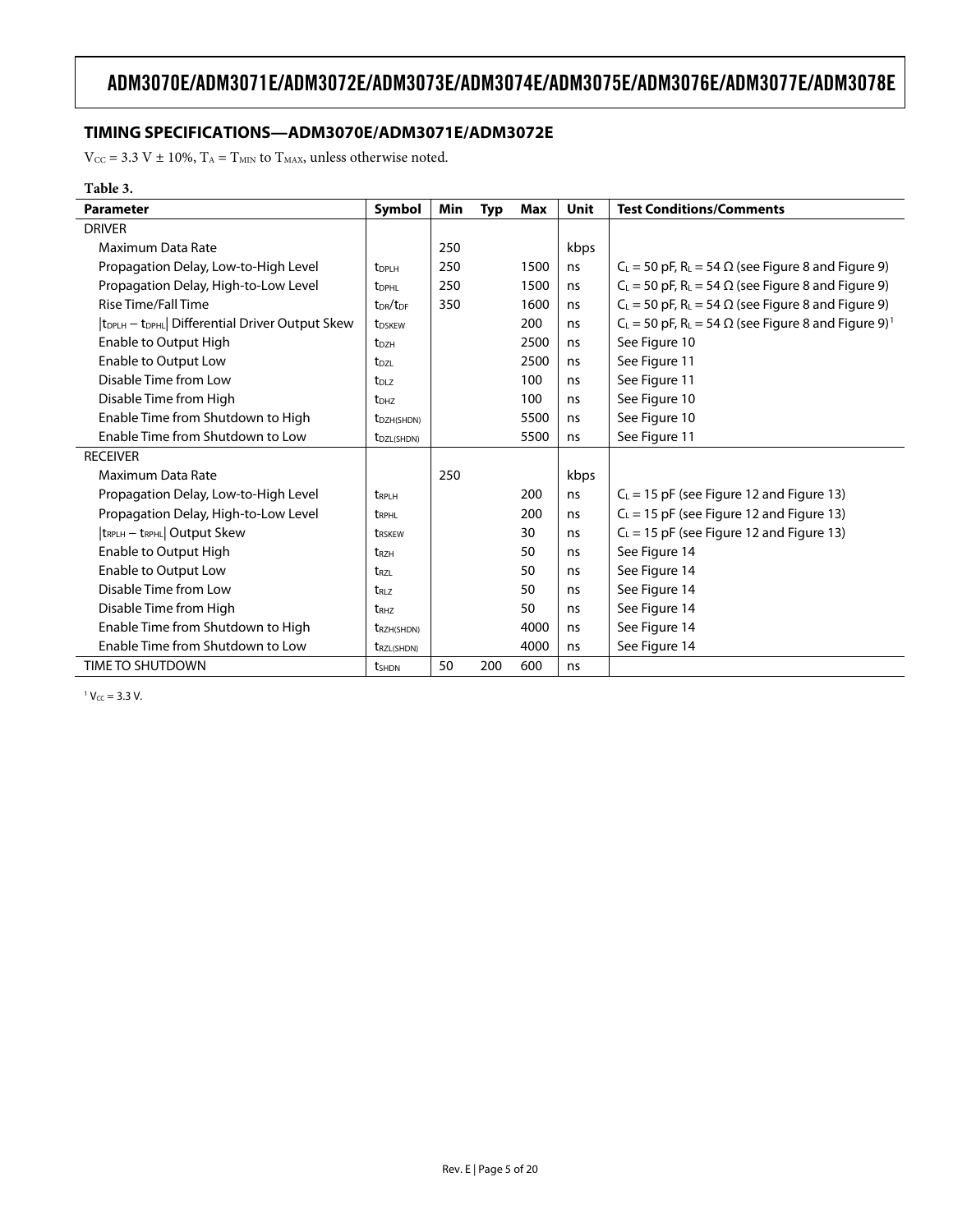## <span id="page-5-0"></span>**TIMING SPECIFICATIONS—ADM3073E/ADM3074E/ADM3075E**

 $\rm V_{\rm CC}$  = 3.3 V  $\pm$  10%,  $\rm T_A$  =  $\rm T_{MIN}$  to  $\rm T_{MAX}$  unless otherwise noted.

#### **Table 4.**

| <b>Parameter</b>                                                        | Symbol                           | Min | <b>Typ</b> | Max  | Unit | <b>Test Conditions/Comments</b>                                         |
|-------------------------------------------------------------------------|----------------------------------|-----|------------|------|------|-------------------------------------------------------------------------|
| <b>DRIVER</b>                                                           |                                  |     |            |      |      |                                                                         |
| Maximum Data Rate                                                       |                                  | 500 |            |      | kbps |                                                                         |
| Propagation Delay, Low-to-High Level                                    | t <sub>DPLH</sub>                | 180 |            | 800  | ns   | $C_L$ = 50 pF, R <sub>L</sub> = 54 $\Omega$ (see Figure 8 and Figure 9) |
| Propagation Delay, High-to-Low Level                                    | <b>t</b> <sub>DPHL</sub>         | 180 |            | 800  | ns   | $C_L$ = 50 pF, R <sub>L</sub> = 54 $\Omega$ (see Figure 8 and Figure 9) |
| <b>Rise Time/Fall Time</b>                                              | t <sub>DR</sub> /t <sub>DF</sub> | 200 |            | 800  | ns   | $C_L$ = 50 pF, R <sub>L</sub> = 54 $\Omega$ (see Figure 8 and Figure 9) |
| t <sub>DPLH</sub> - t <sub>DPHL</sub>   Differential Driver Output Skew | t <sub>DSKEW</sub>               |     |            | 100  | ns.  | $C_L$ = 50 pF, R <sub>L</sub> = 54 $\Omega$ (see Figure 8 and Figure 9) |
| Enable to Output High                                                   | <b>t</b> <sub>DZH</sub>          |     |            | 2500 | ns   | See Figure 10                                                           |
| Enable to Output Low                                                    | t <sub>DZL</sub>                 |     |            | 2500 | ns   | See Figure 11                                                           |
| Disable Time from Low                                                   | t <sub>DLZ</sub>                 |     |            | 100  | ns   | See Figure 11                                                           |
| Disable Time from High                                                  | <b>t</b> <sub>DHZ</sub>          |     |            | 100  | ns   | See Figure 10                                                           |
| Enable Time from Shutdown to High                                       | t <sub>DZH</sub> (SHDN)          |     |            | 4500 | ns   | See Figure 10                                                           |
| Enable Time from Shutdown to Low                                        | t <sub>DZL(SHDN)</sub>           |     |            | 4500 | ns   | See Figure 11                                                           |
| <b>RECEIVER</b>                                                         |                                  |     |            |      |      |                                                                         |
| Maximum Data Rate                                                       |                                  | 500 |            |      | kbps |                                                                         |
| Propagation Delay, Low-to-High Level                                    | <b>t</b> RPLH                    |     |            | 200  | ns   | $C_L = 15$ pF (see Figure 12 and Figure 13)                             |
| Propagation Delay, High-to-Low Level                                    | <b>t</b> <sub>RPHL</sub>         |     |            | 200  | ns   | $C_L$ = 15 pF (see Figure 12 and Figure 13)                             |
| t <sub>RPLH</sub> - t <sub>RPHL</sub>   Output Skew                     | trskew                           |     |            | 30   | ns   | $C_L = 15$ pF (see Figure 12 and Figure 13)                             |
| Enable to Output High                                                   | t <sub>RZH</sub>                 |     |            | 50   | ns   | See Figure 14                                                           |
| Enable to Output Low                                                    | t <sub>RZL</sub>                 |     |            | 50   | ns   | See Figure 14                                                           |
| Disable Time from Low                                                   | t <sub>rlz</sub>                 |     |            | 50   | ns   | See Figure 14                                                           |
| Disable Time from High                                                  | <b>t</b> <sub>RHZ</sub>          |     |            | 50   | ns   | See Figure 14                                                           |
| Enable Time from Shutdown to High                                       | <b>t</b> RZH(SHDN)               |     |            | 4000 | ns   | See Figure 14                                                           |
| Enable Time from Shutdown to Low                                        | t <sub>RZL(SHDN)</sub>           |     |            | 4000 | ns   | See Figure 14                                                           |
| <b>TIME TO SHUTDOWN</b>                                                 | <b>t</b> shon                    | 50  | 200        | 600  | ns   |                                                                         |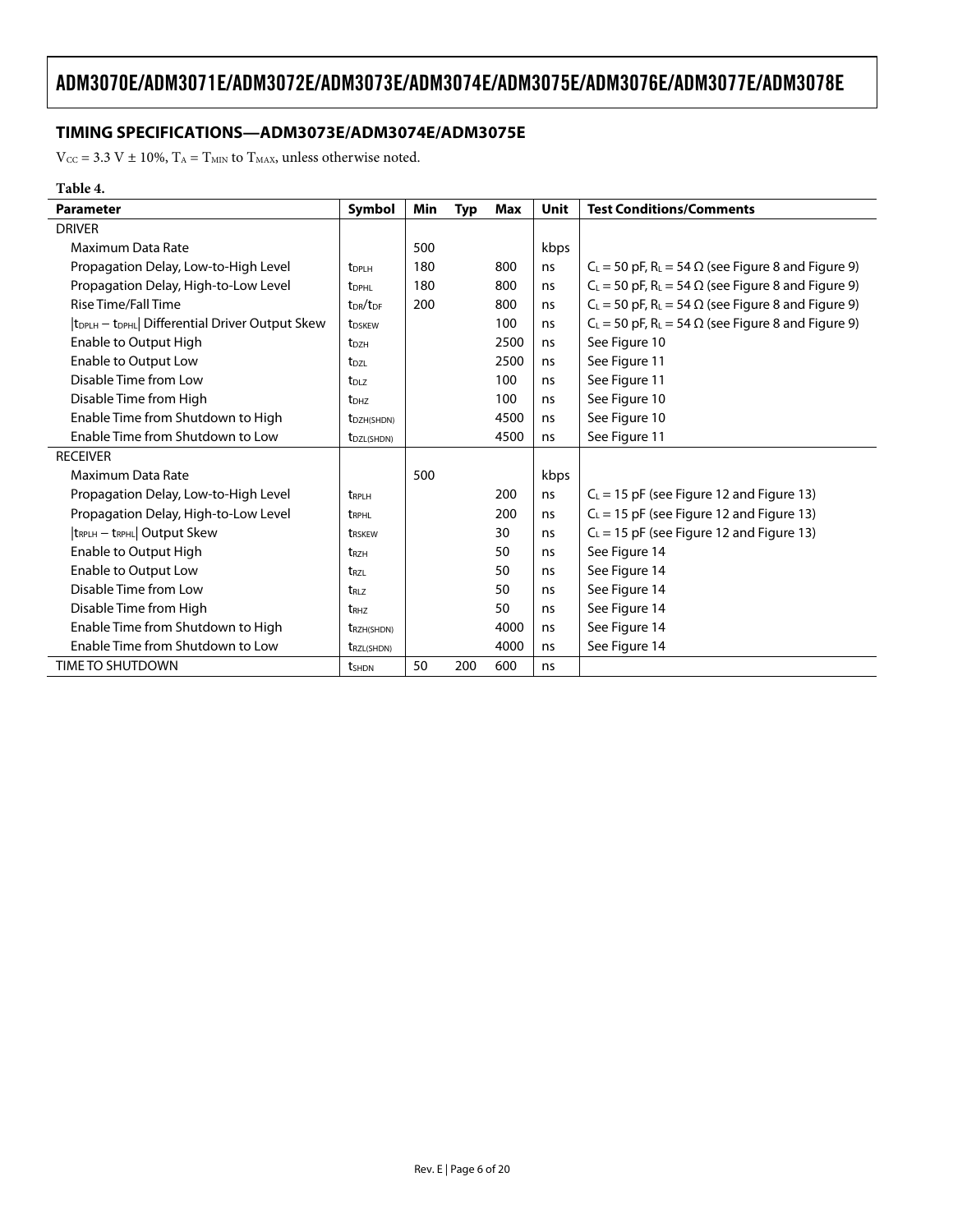### <span id="page-6-0"></span>**TIMING SPECIFICATIONS—ADM3076E/ADM3077E/ADM3078E**

 $\rm V_{\rm CC}$  = 3.3 V  $\pm$  10%,  $\rm T_A$  =  $\rm T_{\rm MIN}$  to  $\rm T_{\rm MAX}$  unless otherwise noted.

#### **Table 5.**

| <b>Parameter</b>                                                        | Symbol                           | Min | <b>Typ</b> | Max  | Unit | <b>Test Conditions/Comments</b>                                         |
|-------------------------------------------------------------------------|----------------------------------|-----|------------|------|------|-------------------------------------------------------------------------|
| <b>DRIVER</b>                                                           |                                  |     |            |      |      |                                                                         |
| Maximum Data Rate                                                       |                                  | 16  |            |      | Mbps |                                                                         |
| Propagation Delay, Low-to-High Level                                    | <b>t</b> <sub>DPLH</sub>         |     |            | 50   | ns   | $C_L$ = 50 pF, R <sub>L</sub> = 54 $\Omega$ (see Figure 8 and Figure 9) |
| Propagation Delay, High-to-Low Level                                    | <b>t</b> <sub>DPHL</sub>         |     |            | 50   | ns   | $C_L$ = 50 pF, R <sub>L</sub> = 54 $\Omega$ (see Figure 8 and Figure 9) |
| <b>Rise Time/Fall Time</b>                                              | t <sub>DR</sub> /t <sub>DF</sub> |     |            | 15   | ns   | $C_L$ = 50 pF, R <sub>L</sub> = 54 $\Omega$ (see Figure 8 and Figure 9) |
| t <sub>DPLH</sub> – t <sub>DPHL</sub>   Differential Driver Output Skew | <b>t</b> <sub>DSKEW</sub>        |     |            | 8    | ns   | $C_L$ = 50 pF, R <sub>L</sub> = 54 $\Omega$ (see Figure 8 and Figure 9) |
| Enable to Output High                                                   | <b>t</b> <sub>DZH</sub>          |     |            | 150  | ns   | See Figure 10                                                           |
| Enable to Output Low                                                    | t <sub>DZL</sub>                 |     |            | 150  | ns   | See Figure 11                                                           |
| Disable Time from Low                                                   | t <sub>DLZ</sub>                 |     |            | 100  | ns   | See Figure 11                                                           |
| Disable Time from High                                                  | <b>t</b> <sub>DHZ</sub>          |     |            | 100  | ns   | See Figure 10                                                           |
| Enable Time from Shutdown to High                                       | t <sub>DZH(SHDN)</sub>           |     | 1250       | 1800 | ns   | See Figure 10                                                           |
| Enable Time from Shutdown to Low                                        | t <sub>DZL(SHDN)</sub>           |     | 1250       | 1800 | ns   | See Figure 11                                                           |
| <b>RECEIVER</b>                                                         |                                  |     |            |      |      |                                                                         |
| Maximum Data Rate                                                       |                                  | 16  |            |      | Mbps |                                                                         |
| Propagation Delay, Low-to-High Level                                    | <b>TRPLH</b>                     |     | 40         | 75   | ns   | $C_L = 15$ pF (see Figure 12 and Figure 13)                             |
| Propagation Delay, High-to-Low Level                                    | <b>t</b> <sub>RPHL</sub>         |     | 40         | 75   | ns   | $C_L$ = 15 pF (see Figure 12 and Figure 13)                             |
| t <sub>RPLH</sub> - t <sub>RPHL</sub>   Output Skew                     | <b>t</b> RSKEW                   |     |            | 8    | ns   | $C_L = 15$ pF (see Figure 12 and Figure 13)                             |
| Enable to Output High                                                   | t <sub>RZH</sub>                 |     |            | 50   | ns   | See Figure 14                                                           |
| Enable to Output Low                                                    | t <sub>rzl</sub>                 |     |            | 50   | ns   | See Figure 14                                                           |
| Disable Time from Low                                                   | $t_{R17}$                        |     |            | 50   | ns   | See Figure 14                                                           |
| Disable Time from High                                                  | t <sub>RHZ</sub>                 |     |            | 50   | ns   | See Figure 14                                                           |
| Enable Time from Shutdown to High                                       | <b>t</b> RZH(SHDN)               |     |            | 1800 | ns   | See Figure 14                                                           |
| Enable Time from Shutdown to Low                                        | t <sub>RZL(SHDN)</sub>           |     |            | 1800 | ns   | See Figure 14                                                           |
| TIME TO SHUTDOWN                                                        | tshon                            | 50  | 200        | 600  | ns   |                                                                         |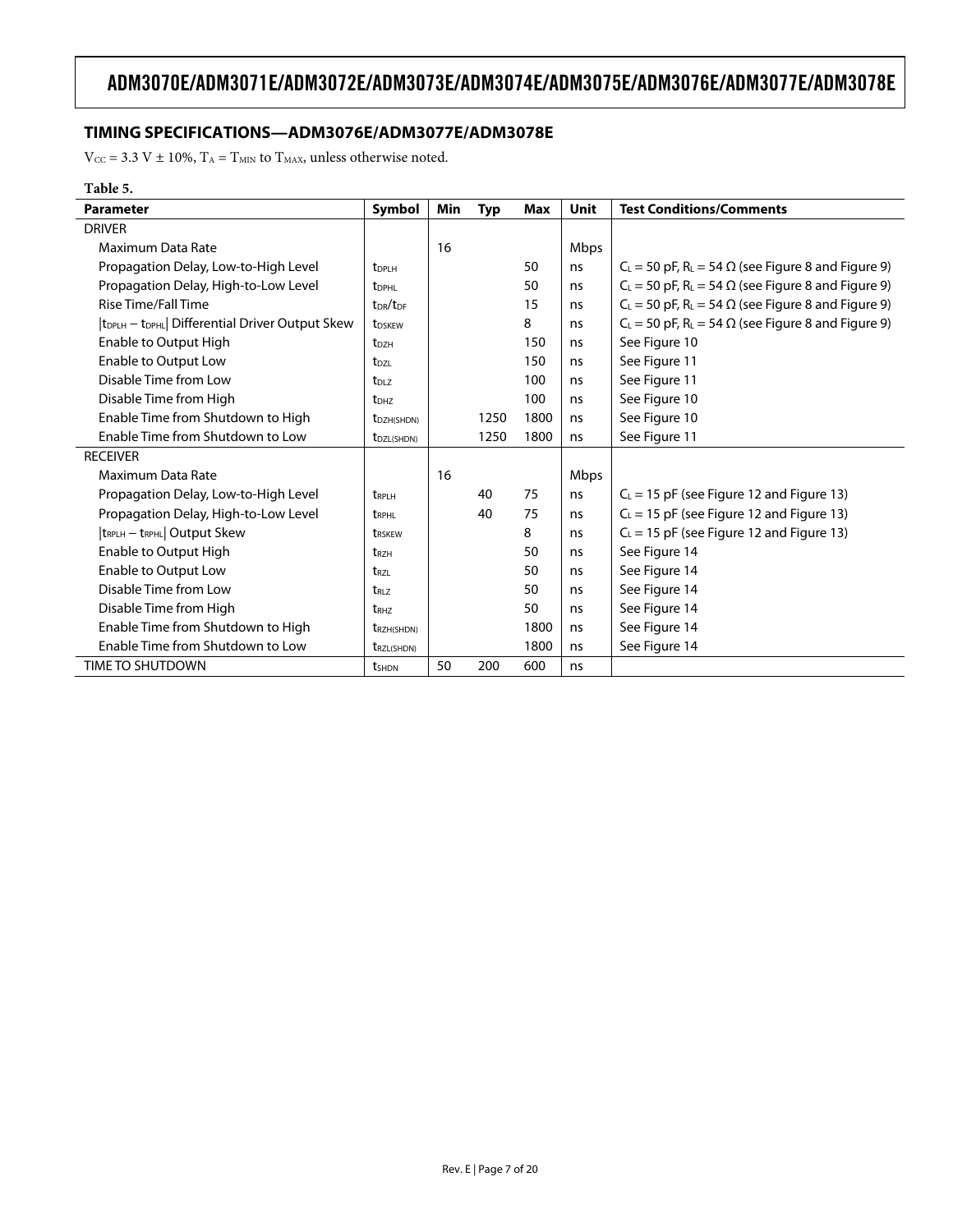# <span id="page-7-1"></span><span id="page-7-0"></span>ABSOLUTE MAXIMUM RATINGS

 $T_A = 25$ °C, unless otherwise noted.

#### **Table 6.**

| Parameter                                 | Rating                                |
|-------------------------------------------|---------------------------------------|
| Vcc to GND                                | $-0.3 V$ to $+6V$                     |
| Digital Input/Output Voltage (DE, RE, DI) | $-0.3 V$ to $+6 V$                    |
| Receiver Output Voltage (RO)              | $-0.3$ V to (V <sub>CC</sub> + 0.3 V) |
| Driver Output (A, B, Y, Z)/Receiver       |                                       |
| Input (A, B) Voltage                      | $-8V$ to $+13V$                       |
| <b>Driver Output Current</b>              | $\pm$ 250 mA                          |
| Operating Temperature Range               |                                       |
| ADM307xEA                                 | $-40^{\circ}$ C to $+85^{\circ}$ C    |
| ADM307xEY                                 | $-40^{\circ}$ C to $+125^{\circ}$ C   |
| Storage Temperature Range                 | $-65^{\circ}$ C to +150 $^{\circ}$ C  |
| $\theta_{JA}$ Thermal Impedance           |                                       |
| 8-Lead SOIC N                             | 158°C/W                               |
| 14-Lead SOIC N                            | 120°C/W                               |
| Lead Temperature, Soldering (20 sec)      | 260°C                                 |

Stresses above those listed under Absolute Maximum Ratings may cause permanent damage to the device. This is a stress rating only; functional operation of the device at these or any other conditions above those indicated in the operational section of this specification is not implied. Exposure to absolute maximum rating conditions for extended periods may affect device reliability.

### **ESD CAUTION**



ESD (electrostatic discharge) sensitive device. Charged devices and circuit boards can discharge without detection. Although this product features patented or proprietary protection circuitry, damage may occur on devices subjected to high energy ESD. Therefore, proper ESD precautions should be taken to avoid performance degradation or loss of functionality.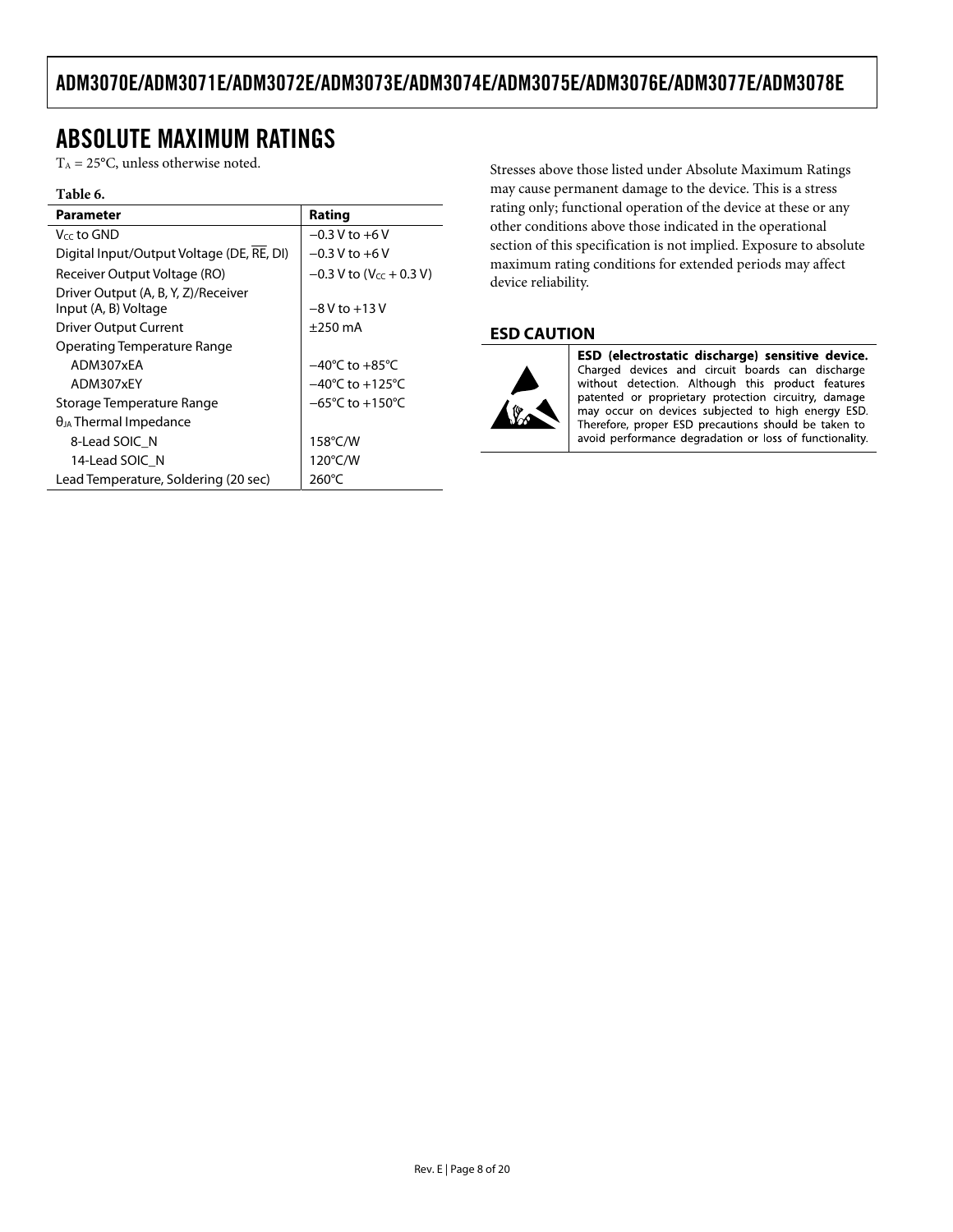# <span id="page-8-0"></span>PIN CONFIGURATIONS AND FUNCTION DESCRIPTIONS

06285-004



Figure 4. ADM3070E/ADM3073E/ADM3076E Pin Configuration



Figure 5. ADM3071E/ADM3074E/ADM3077E Pin Configuration



Figure 6. ADM3072E/ADM3075E/ADM3078E Pin Configuration

#### **Table 7. Pin Function Descriptions**

| <b>ADM3070E/</b><br>ADM3073E/<br><b>ADM3076E</b><br>Pin No. | ADM3071E/<br>ADM3074E/<br><b>ADM3077E</b><br>Pin No. | ADM3072E/<br>ADM3075E/<br><b>ADM3078E</b><br>Pin No. | <b>Mnemonic</b> | <b>Description</b>                                                                                                                                                                                                                                                                                              |
|-------------------------------------------------------------|------------------------------------------------------|------------------------------------------------------|-----------------|-----------------------------------------------------------------------------------------------------------------------------------------------------------------------------------------------------------------------------------------------------------------------------------------------------------------|
| 2                                                           | 2                                                    |                                                      | <b>RO</b>       | Receiver Output. When enabled, if $(A - B) \ge -50$ mV, RO is high. If<br>$(A - B) \le -200$ mV, RO is low.                                                                                                                                                                                                     |
| 3                                                           | N/A                                                  | $\overline{2}$                                       | $\overline{RE}$ | Receiver Output Enable. A low level enables the receiver output.<br>A high level places it in a high impedance state. If RE is high and DE<br>is low, the device enters a low power shutdown mode.                                                                                                              |
| 4                                                           | N/A                                                  | 3                                                    | DE              | Driver Output Enable. A high level enables the driver differential<br>A and B outputs. A low level places it in a high impedance state. If<br>RE is high and DE is low, the device enters a low power shutdown mode.                                                                                            |
| 5                                                           | 3                                                    | 4                                                    | <b>DI</b>       | Driver Input. With a half-duplex part when the driver is enabled, a<br>logic low on DI forces A low and B high; a logic high on DI forces<br>A high and B low. With a full-duplex part when the driver is enabled,<br>a logic low on DI forces Y low and Z high; a logic high on DI forces<br>Y high and Z low. |
| 6, 7                                                        | 4                                                    | 5                                                    | <b>GND</b>      | Ground.                                                                                                                                                                                                                                                                                                         |
| 9                                                           | 5                                                    | N/A                                                  | Υ               | Noninverting Driver Output.                                                                                                                                                                                                                                                                                     |
| N/A                                                         | N/A                                                  | 6                                                    | Α               | Noninverting Receiver Input A and Noninverting Driver Output A.                                                                                                                                                                                                                                                 |
| 12                                                          | 8                                                    | N/A                                                  | A               | Noninverting Receiver Input A.                                                                                                                                                                                                                                                                                  |
| 10                                                          | 6                                                    | N/A                                                  | Z               | Inverting Driver Output.                                                                                                                                                                                                                                                                                        |
| N/A                                                         | N/A                                                  | $\overline{7}$                                       | B               | Inverting Receiver Input B and Inverting Driver Output B.                                                                                                                                                                                                                                                       |
| 11                                                          | 7                                                    | N/A                                                  | B               | Inverting Receiver Input B.                                                                                                                                                                                                                                                                                     |
| 14                                                          |                                                      | 8                                                    | Vcc             | Power Supply, 3.3 V $\pm$ 10%. Bypass V <sub>cc</sub> to GND with a 0.1 µF capacitor.                                                                                                                                                                                                                           |
| 1, 8, 13                                                    | N/A                                                  | N/A                                                  | <b>NC</b>       | No Connect. Not internally connected; can be connected to GND.                                                                                                                                                                                                                                                  |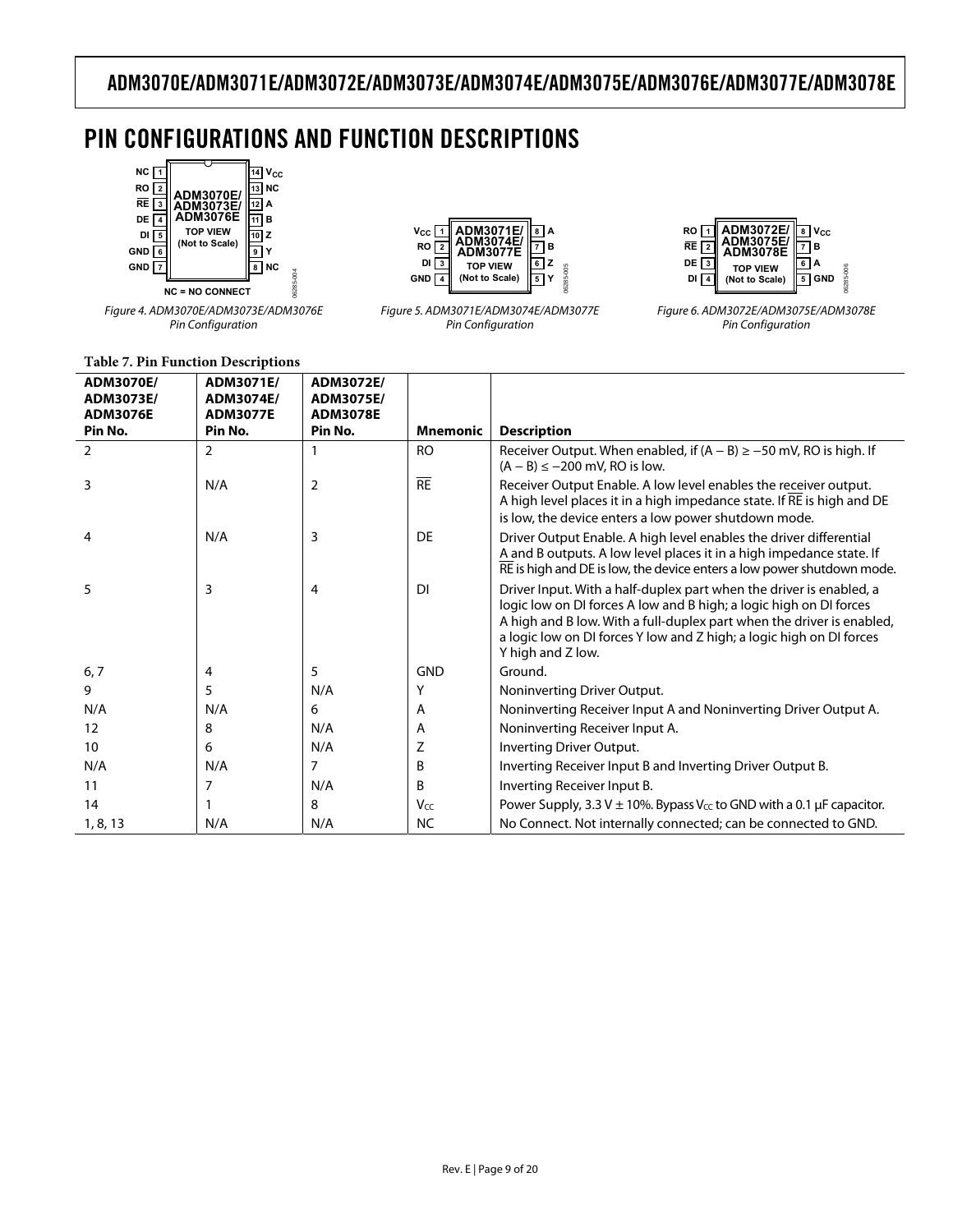# <span id="page-9-7"></span><span id="page-9-0"></span>TEST CIRCUITS AND SWITCHING CHARACTERISTICS

<span id="page-9-5"></span><span id="page-9-2"></span><span id="page-9-1"></span>

Figure 10. Driver Enable and Disable Times (tDHZ, tDZH, tDZH(SHDN))

<span id="page-9-6"></span><span id="page-9-3"></span>**DE**

<span id="page-9-4"></span>**OUT**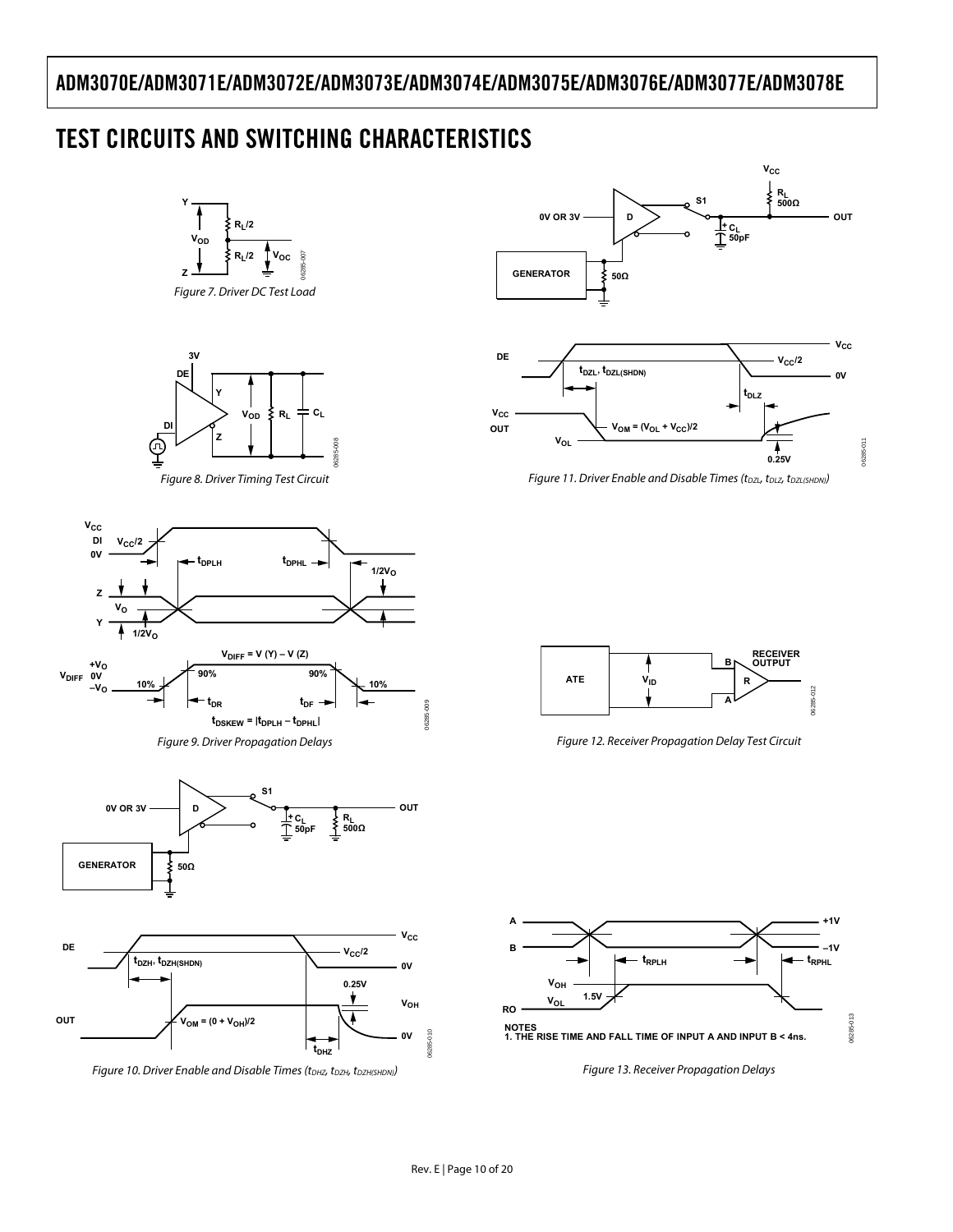**+1.5V**

**S3 S1** 



<span id="page-10-0"></span>Figure 14. Receiver Enable and Disable Times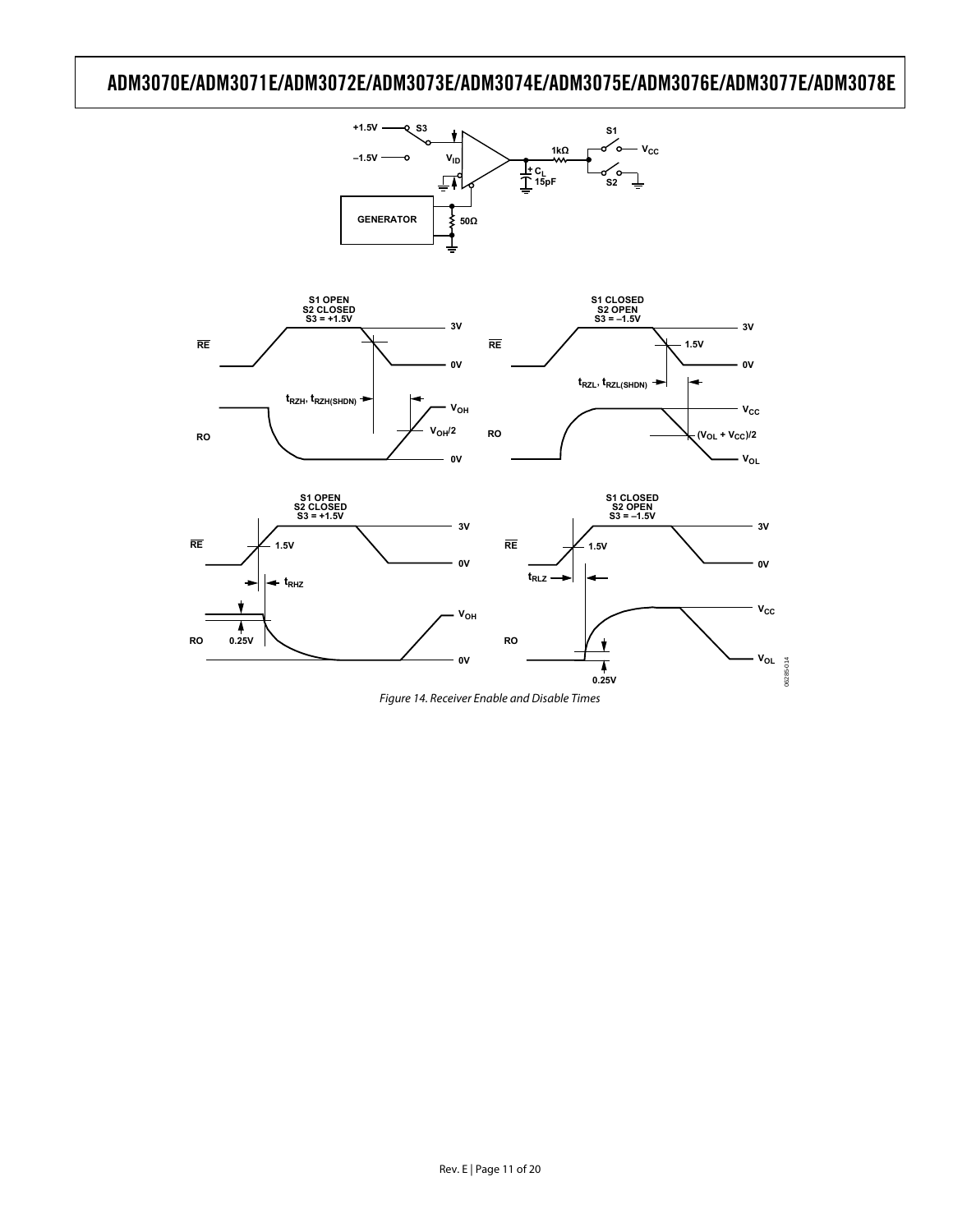

# <span id="page-11-0"></span>TYPICAL PERFORMANCE CHARACTERISTICS

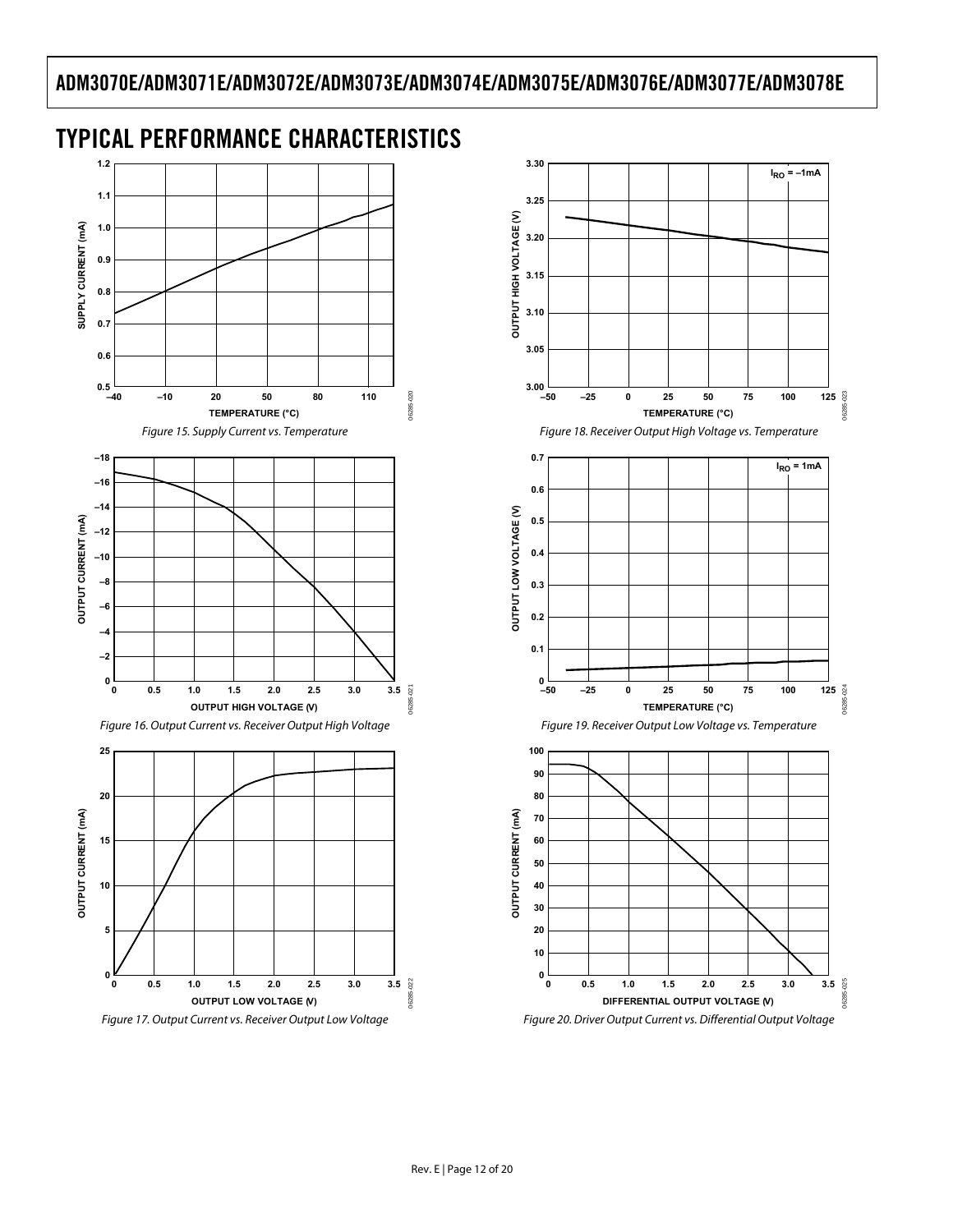

Figure 21. Driver Differential Output Voltage vs. Temperature





<span id="page-12-0"></span>

<span id="page-12-1"></span>



Figure 26. ADM3073E/ADM3074E/ADM3075E Driver Propagation Delay vs. Temperature (500 kbps)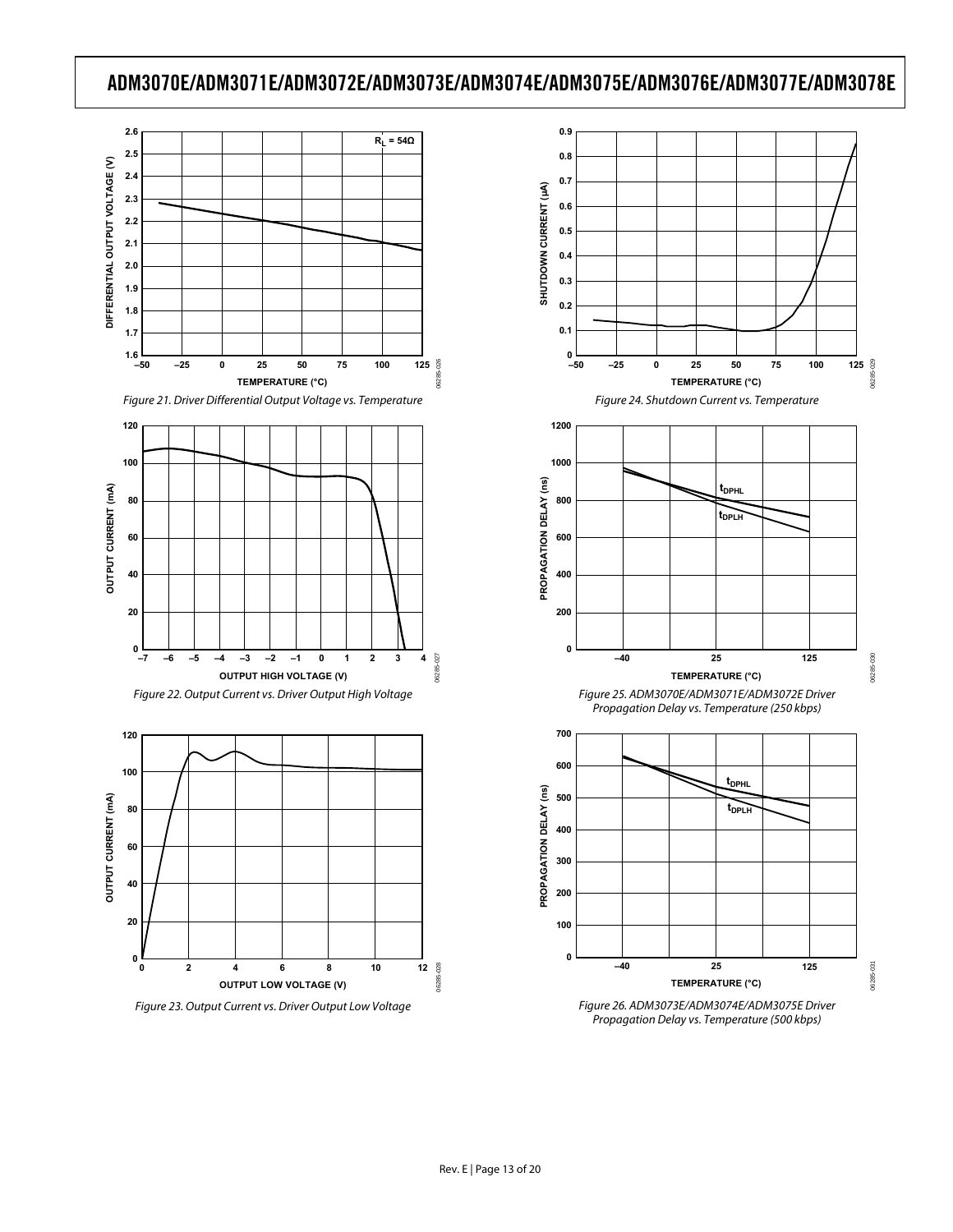





Figure 28. Receiver Propagation Delay vs. Temperature



Figure 29. ADM3070E/ADM3071E/ADM3072E Driver Figure 32. Receiver Propagation Delay Propagation Delay (250 kbps)



Figure 30. ADM3073E/ADM3074E/ADM3075E Driver Propagation Delay (500 kbps)



Figure 31. ADM3076E/ADM3077E/ADM3078E Driver Propagation Delay (16 Mbps)

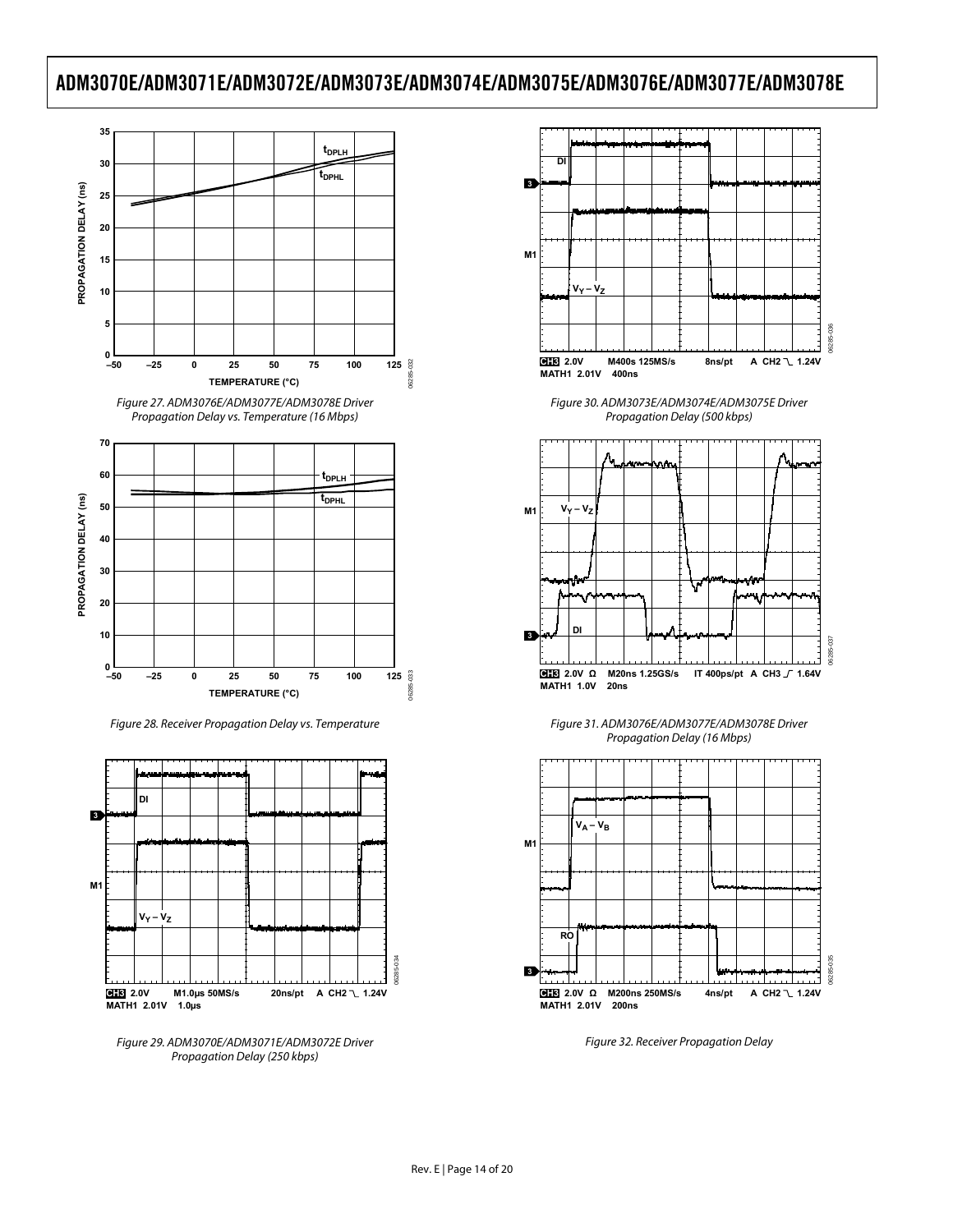# <span id="page-14-1"></span><span id="page-14-0"></span>CIRCUIT DESCRIPTION

The ADM307xE series are high speed transceivers for RS-485 and RS-422 communications. Each device contains one driver and one receiver. All devices feature fail-safe circuitry, which guarantees a logic high receiver output when the receiver inputs are open or shorted or when they are connected to a terminated transmission line with all drivers disabled (see the [Receiver Fail-](#page-14-2)[Safe](#page-14-2) section). The ADM307xE also feature a hot-swap capability, allowing line insertion without erroneous data transfer (see the [Hot-Swap Capability](#page-15-2) section). The ADM3070E/ADM3071E/ ADM3072E feature reduced slew rate drivers that minimize EMI and reduce reflections caused by improperly terminated cables, allowing for error-free data transmission at rates up to 250 kbps.

The ADM3073E/ADM3074E/ADM3075E also offer slew rate limits, allowing transmit speeds up to 500 kbps. The ADM3076E/ ADM3077E/ADM3078E driver slew rates are not limited, making possible transmit speeds of up to 16 Mbps. The ADM3072E/ ADM3075E/ADM3078E are half-duplex transceivers; the ADM3070E/ADM3071E/ADM3073E/ADM3074E/ADM3076E/ ADM3077E are each full-duplex transceivers. All devices operate from a single 3.3 V supply. Drivers are output short-circuit current limited, and thermal shutdown circuitry protects drivers against excessive power dissipation. When activated, the thermal shutdown circuitry places the driver outputs into a high impedance state.

## **FUNCTION TABLES ADM3070E/ADM3073E/ADM3076E**

#### **Table 8. Transmitting Truth Table**

|                 | <b>Transmitting Inputs</b> |    | <b>Transmitting Outputs</b> |             |  |  |  |  |  |
|-----------------|----------------------------|----|-----------------------------|-------------|--|--|--|--|--|
| $\overline{RE}$ | DE                         | DI |                             |             |  |  |  |  |  |
| X <sup>1</sup>  |                            |    |                             |             |  |  |  |  |  |
| X <sup>1</sup>  |                            |    |                             |             |  |  |  |  |  |
|                 |                            | χ1 | $High-Z2$                   | High- $Z^2$ |  |  |  |  |  |
|                 |                            | χ1 | Shutdown                    | Shutdown    |  |  |  |  |  |
|                 |                            |    |                             |             |  |  |  |  |  |

<span id="page-14-2"></span> $1 X =$  don't care.

 $2$  High-Z = high impedance.

#### **Table 9. Receiving Truth Table**

| <b>Receiving Inputs</b> |                | <b>Receiving Outputs</b> |             |  |
|-------------------------|----------------|--------------------------|-------------|--|
| <b>RE</b>               | DE             | $A - B$                  | RO          |  |
|                         | X1             | $\ge -50$ mV             |             |  |
|                         | X <sup>1</sup> | $\leq -200$ mV           |             |  |
|                         | X <sup>1</sup> | Open/shorted             |             |  |
|                         |                | X <sup>1</sup>           | High- $Z^2$ |  |
|                         |                | X <sup>1</sup>           | Shutdown    |  |

 $1 X =$  don't care.

 $2$  High-Z = high impedance.

#### **ADM3071E/ADM3074E/ADM3077E**

#### **Table 10. Transmitting Truth Table**

| <b>Transmitting Input</b> | <b>Transmitting Outputs</b> |  |
|---------------------------|-----------------------------|--|
| וח                        |                             |  |
|                           |                             |  |
|                           |                             |  |

#### **Table 11. Receiving Truth Table**

| <b>Receiving Input</b> | <b>Receiving Output</b> |  |
|------------------------|-------------------------|--|
| $A - B$                | <b>RO</b>               |  |
| $\ge -50$ mV           |                         |  |
| $\leq -200$ mV         |                         |  |
| Open/shorted           |                         |  |

### **ADM3072E/ADM3075E/ADM3078E**

#### **Table 12. Transmitting Truth Table**

| <b>Transmitting Inputs</b> |    |       |                                 | <b>Transmitting Outputs</b> |  |  |
|----------------------------|----|-------|---------------------------------|-----------------------------|--|--|
| <b>RE</b>                  | DE | DI    | A, Y                            | B, Z                        |  |  |
| X <sup>1</sup>             |    |       |                                 |                             |  |  |
| X <sup>1</sup>             |    |       |                                 |                             |  |  |
| 0                          |    | $X^1$ | High-Z <sup>2</sup><br>Shutdown | High- $Z^2$                 |  |  |
|                            |    | χ1    |                                 | Shutdown                    |  |  |

 $1 X =$  don't care.  $2$  High-Z = high impedance.

#### **Table 13. Receiving Truth Table**

| <b>Receiving Inputs</b> |    |                | <b>Receiving Output</b> |  |
|-------------------------|----|----------------|-------------------------|--|
| <b>RE</b>               | DE | $A - B$        | RO                      |  |
| 0                       | 0  | $\ge -50$ mV   |                         |  |
| 0                       | 0  | $\leq -200$ mV | 0                       |  |
| 0                       | 0  | Open/shorted   |                         |  |
|                         |    | X1             | $High-Z2$               |  |
|                         | o  | χ1             | Shutdown                |  |

 $1 X =$  don't care.

 $2$  High-Z = high impedance.

### **RECEIVER FAIL-SAFE**

The ADM307xE family guarantees a logic high receiver output when the receiver inputs are shorted, open, or connected to a terminated transmission line with all drivers disabled. This is done by setting the receiver input threshold between −50 mV and  $-200$  mV. If the differential receiver input voltage  $(A - B)$ is greater than or equal to −50 mV, RO is logic high. If A − B is less than or equal to −200 mV, RO is logic low. In the case of a terminated bus with all transmitters disabled, the receiver differential input voltage is pulled to 0 V by the termination. With the receiver thresholds of the ADM307xE family, this results in a logic high with a 50 mV minimum noise margin.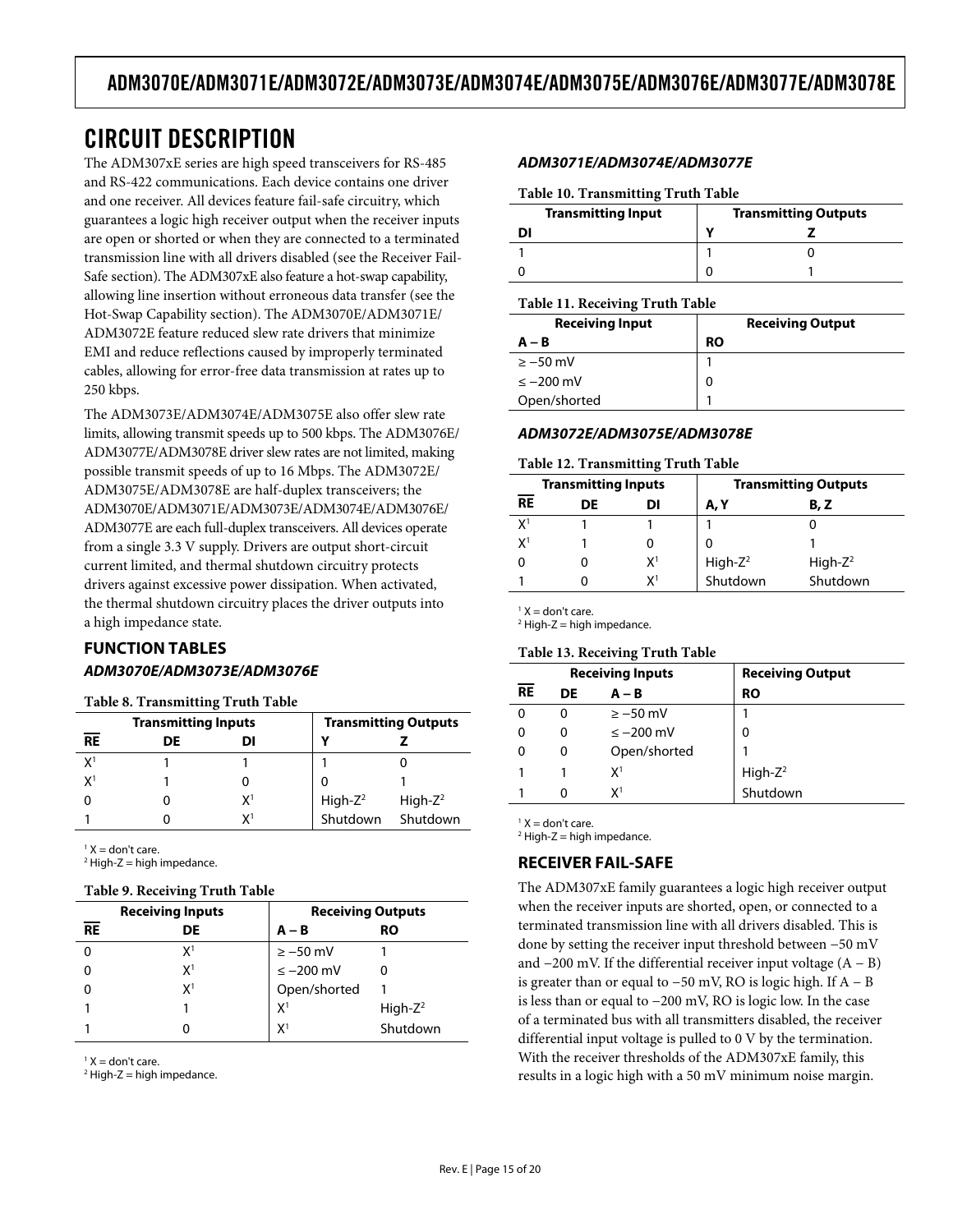## <span id="page-15-2"></span><span id="page-15-1"></span><span id="page-15-0"></span>**HOT-SWAP CAPABILITY (ALL EXCEPT ADM3071E/ADM3074E/ADM3077E)**

#### **Hot-Swap Inputs**

When a circuit board is inserted into a hot (or powered) backplane, differential disturbances to the data bus can lead to data errors. During this period, processor logic output drivers are high impedance and are unable to drive the DE and RE inputs of the RS-485 transceivers to a defined logic level. Leakage currents up to  $\pm 10$  μA from the high impedance state of the processor logic drivers can cause standard CMOS enable inputs of a transceiver to drift to an incorrect logic level. Additionally, parasitic circuit board capacitance can cause coupling of  $V_{CC}$  or GND to the enable inputs. Without the hot-swap capability, these factors can improperly enable the driver or receiver of the transceiver. When  $V_{CC}$  rises, an internal pull-down circuit holds DE low and RE high. After the initial power-up sequence, the pull-down circuit becomes transparent, resetting the hot-swap tolerable input.

### **LINE LENGTH vs. DATA RATE**

The RS-485/RS-422 standard covers line lengths up to 4000 feet. For line lengths greater than 4000 feet, [Figure 37](#page-17-0) illustrates an example line repeater.

## **±15 kV ESD PROTECTION**

Two coupling methods are used for ESD testing: contact discharge and air-gap discharge. Contact discharge calls for a direct connection to the unit being tested. Air-gap discharge uses a higher test voltage but does not make direct contact with the test unit. With air-gap discharge, the discharge gun is moved toward the unit under test, developing an arc across the air gap, thus the term air-gap discharge. This method is influenced by humidity, temperature, barometric pressure, distance, and rate of closure of the discharge gun. The contact discharge method, while less realistic, is more repeatable and is gaining acceptance and preference over the air-gap method.

<span id="page-15-3"></span>Although very little energy is contained within an ESD pulse, the extremely fast rise time, coupled with high voltages, can cause failures in unprotected semiconductors. Catastrophic destruction can occur immediately as a result of arcing or heating. Even if catastrophic failure does not occur immediately, the device can suffer from parametric degradation that can result in degraded performance. The cumulative effects of continuous exposure can eventually lead to complete failure.

Input/output lines are particularly vulnerable to ESD damage. Simply touching or connecting an input/output cable can result in a static discharge that damages or completely destroys the interface product connected to the input/output port. It is extremely important, therefore, to have high levels of ESD protection on the input/output lines.

The ESD discharge can induce latch-up in the device under test, so it is important that ESD testing on the input/output pins be

carried out while device power is applied. This type of testing is more representative of a real-world input/output discharge, which occurs when equipment is operating normally.

The transmitter outputs and receiver inputs of the ADM307xE family are characterized for protection to a  $\pm 15$  kV limit using the human body model.

## **HUMAN BODY MODEL**

[Figure 33](#page-15-3) shows the human body model and the current waveform it generates when discharged into low impedance. This model consists of a 100 pF capacitor charged to the ESD voltage of interest, which is then discharged into the test device through a 1.5 k $\Omega$  resistor.



## **256 TRANSCEIVERS ON THE BUS**

The standard RS-485 receiver input impedance is 12 k $\Omega$  (1 unit load), and the standard driver can drive up to 32 unit loads. The ADM307xE family of transceivers has a ⅛ unit load receiver input impedance (96 k $\Omega$ ), allowing up to 256 transceivers to be connected in parallel on one communication line. Any combination of these devices and other RS-485 transceivers with a total of 32 unit loads or fewer can be connected to the line.

## **REDUCED EMI AND REFLECTIONS**

The ADM3070E/ADM3071E/ADM3072E feature reduced slew rate drivers that minimize EMI and reduce reflections caused by improperly terminated cables, allowing for errorfree data transmission at rates up to 250 kbps. The ADM3073E/ ADM3074E/ADM3075E offer higher driver output slew rate limits, allowing for transmit speeds of up to 500 kbps.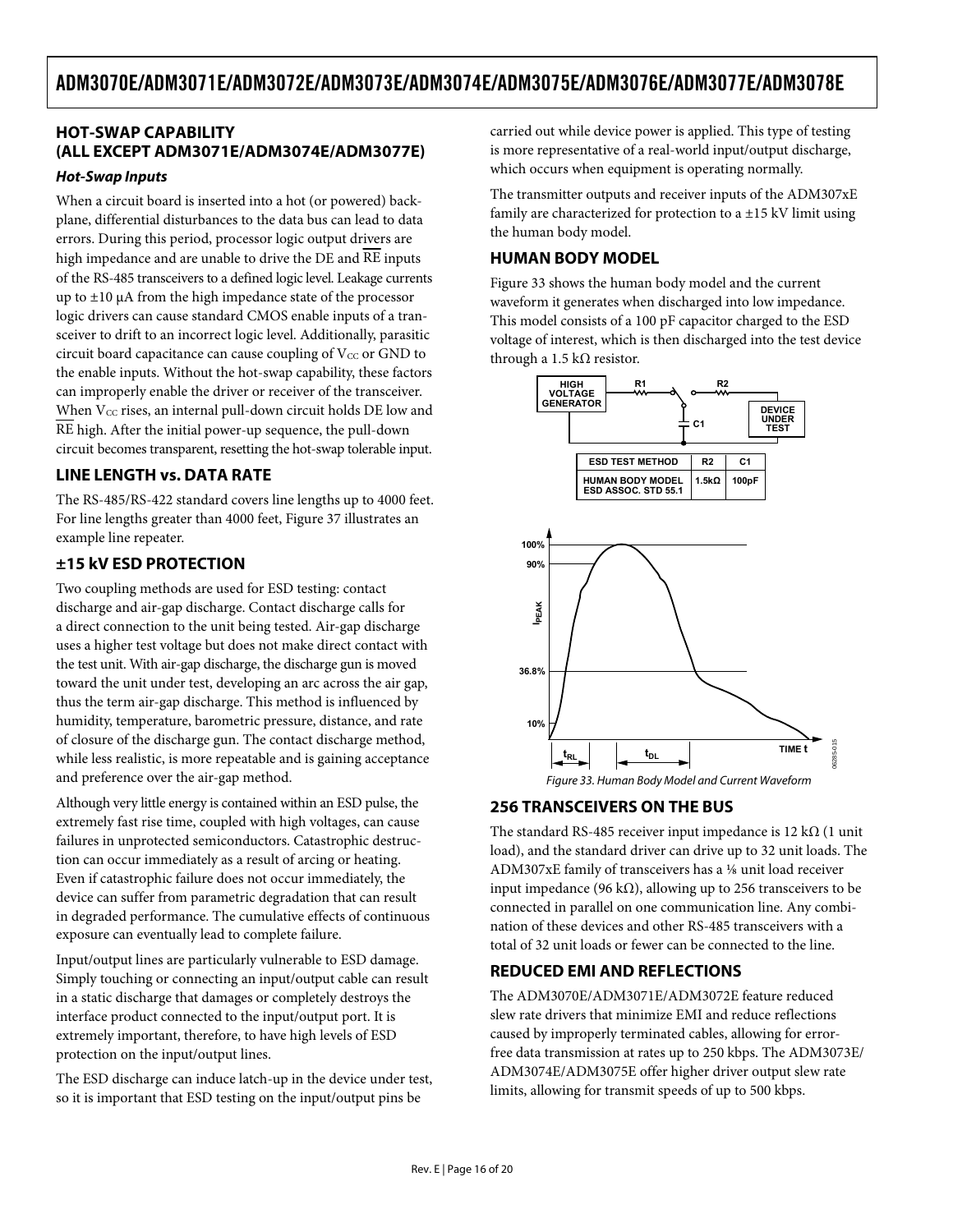### <span id="page-16-1"></span><span id="page-16-0"></span>**LOW POWER SHUTDOWN MODE (ALL EXCEPT ADM3071E/ADM3074E/ADM3077E)**

Low power shutdown mode is initiated by bringing both RE high and DE low. In shutdown mode, the device draws less than 1 μA of supply current. RE and DE can be driven simultaneously, but the parts are guaranteed not to enter shutdown if RE is high and DE is low for fewer than 50 ns. If the inputs are in this state for 600 ns or more, the parts are guaranteed to enter shutdown. Enable times  $t_{ZH}$  and  $t_{ZL}$  assume that the part was not originally in a low power shutdown state (see the [Test Circuits](#page-9-7)  [and Switching Characteristics](#page-9-7) section). Enable times (t<sub>ZH(SHDN)</sub> and t<sub>ZL(SHDN)</sub>) assume that the part was originally shut down. It takes drivers and receivers longer to become enabled from low power shutdown mode ( $t_{ZH(SHDN)}$ ,  $t_{ZL(SHDN)}$ ) than from driver/ receiver disable mode (tz<sub>H</sub>, tz<sub>L</sub>).

### **DRIVER OUTPUT PROTECTION**

The ADM307xE family features two methods to prevent excessive output current and power dissipation caused by faults or by bus contention. Current limit protection on the output stage provides immediate protection against short circuits over the whole common-mode voltage range (see [Figure 22](#page-12-0) and [Figure 23\)](#page-12-1). In addition, a thermal shutdown circuit forces the driver outputs into a high impedance state if the die temperature rises excessively.

### **TYPICAL APPLICATIONS**

The ADM3072E/ADM3075E/ADM3078E transceivers are designed for bidirectional data communications on multipoint bus transmission lines. [Figure 34](#page-16-2) shows a typical network applications circuit. The ADM3071E/ADM3074E/ADM3077E transceivers are designed for point-to-point transmission lines (see [Figure 35\)](#page-16-3). The ADM3070E/ADM3073E/ADM3076E transceivers are designed for full-duplex RS-485 networks (see [Figure 36\)](#page-17-1).

To minimize reflections, terminate the line at both ends with a termination resistor (the value of the termination resistor should be equal to the characteristic impedance of the cable used) and keep stub lengths off the main line as short as possible.

06285-016

06285-016



<span id="page-16-2"></span>**NOTES**

**1. MAXIMUM NUMBER OF NODES: 256.** 2. R<sub>T</sub> IS EQUAL TO THE CHARACTERISTIC IMPEDANCE OF THE CABLE USED.





<span id="page-16-3"></span>Figure 35. ADM3071E/ADM3074E/ADM3077E Full-Duplex Point-to-Point Applications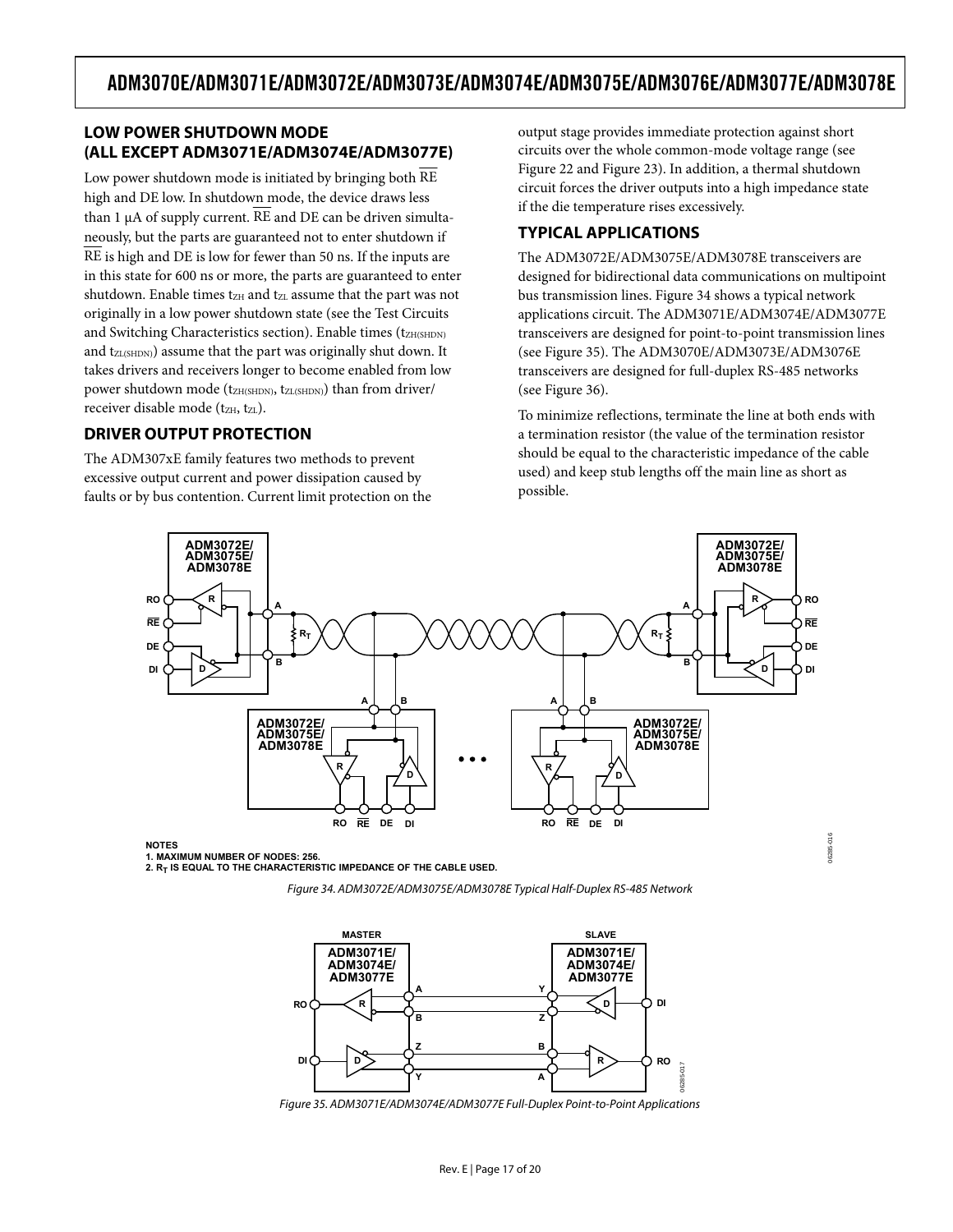

<span id="page-17-1"></span>1. MAXIMUM NUMBER OF NODES: 256.<br>2. R<sub>T</sub> IS EQUAL TO THE CHARACTERISTIC IMPEDANCE OF THE CABLE USED.

Figure 36. ADM3070E/ADM3073E/ADM3076E Full-Duplex RS-485 Network

06285-019



<span id="page-17-0"></span>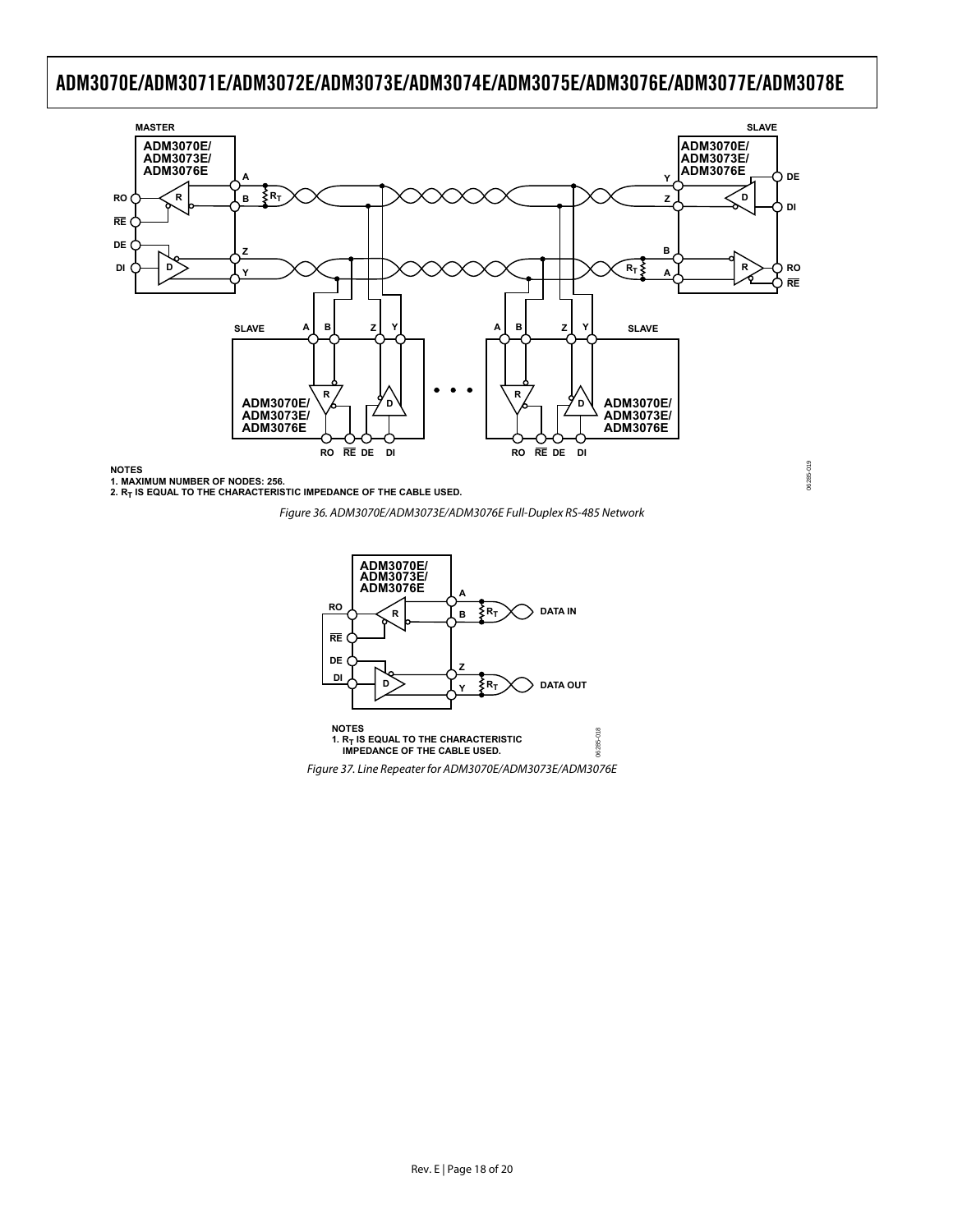## <span id="page-18-0"></span>OUTLINE DIMENSIONS